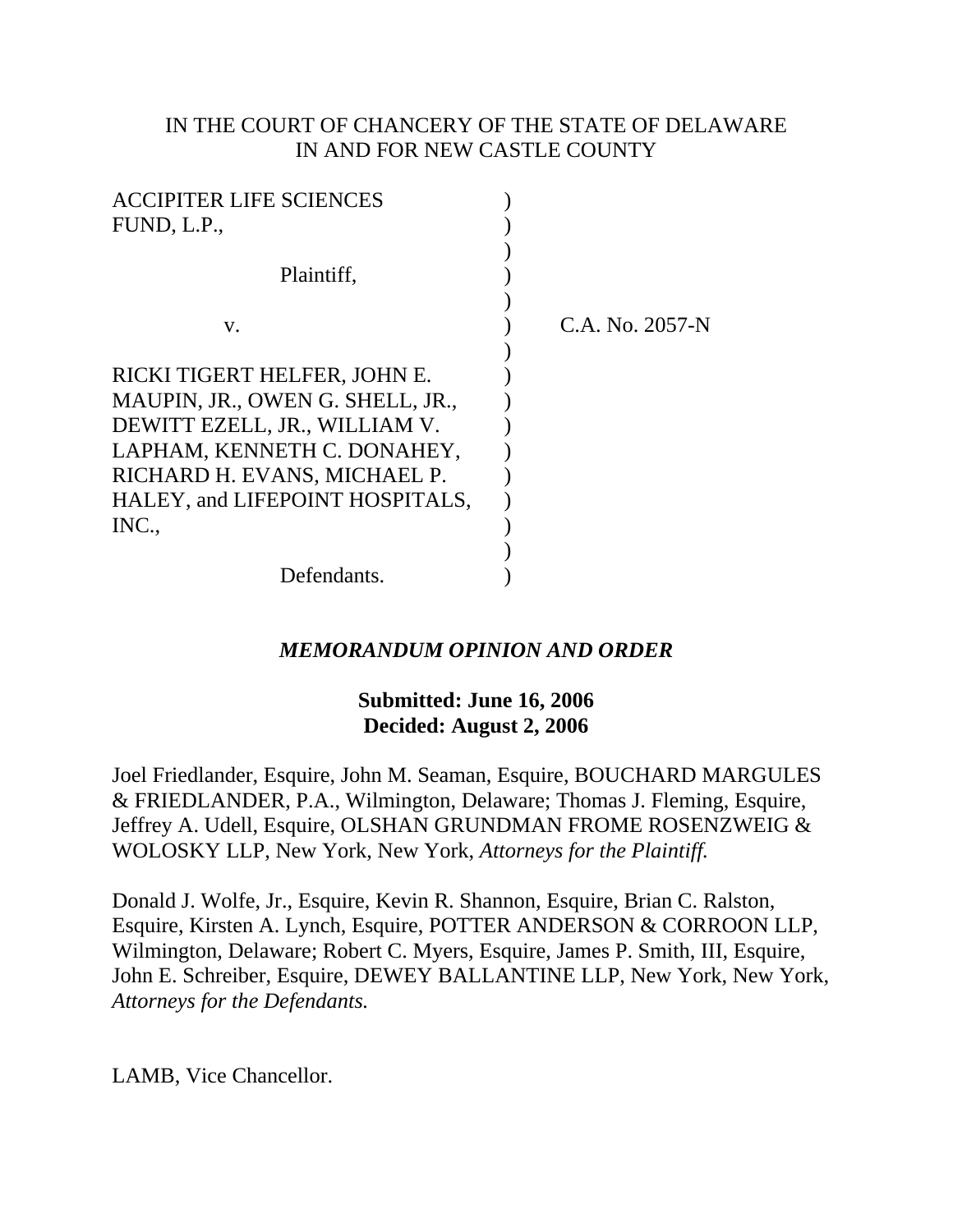A corporation announced its annual stockholder's meeting in a press release devoted mainly to financial results. A substantial stockholder failed to throughly read the document, failed to notice the stockholder meeting announcement, and thus failed to realize that, under the corporation's advance notice bylaw, it had ten days from the date of that public announcement to nominate a slate of directors to the board. It discovered its mistake two months later when its then belated attempts to nominate candidates were rebuffed for tardiness. It then sued to overturn the results of the uncontested election.

The stockholder concedes that two of its employees read the document on the day it was released, that those employees would have understood the disclosure to require haste had they read the crucial paragraph, and that it could have met the ten-day deadline. Nevertheless, it seeks equitable relief setting aside the election, claiming that the company's decision to place the announcement of the annual meeting in that particular press release constituted an inequitable manipulation of the corporation's election machinery. Largely because the important annual meeting announcement was readily and easily available, the court rejects that argument and grants summary judgment in favor of the defendants.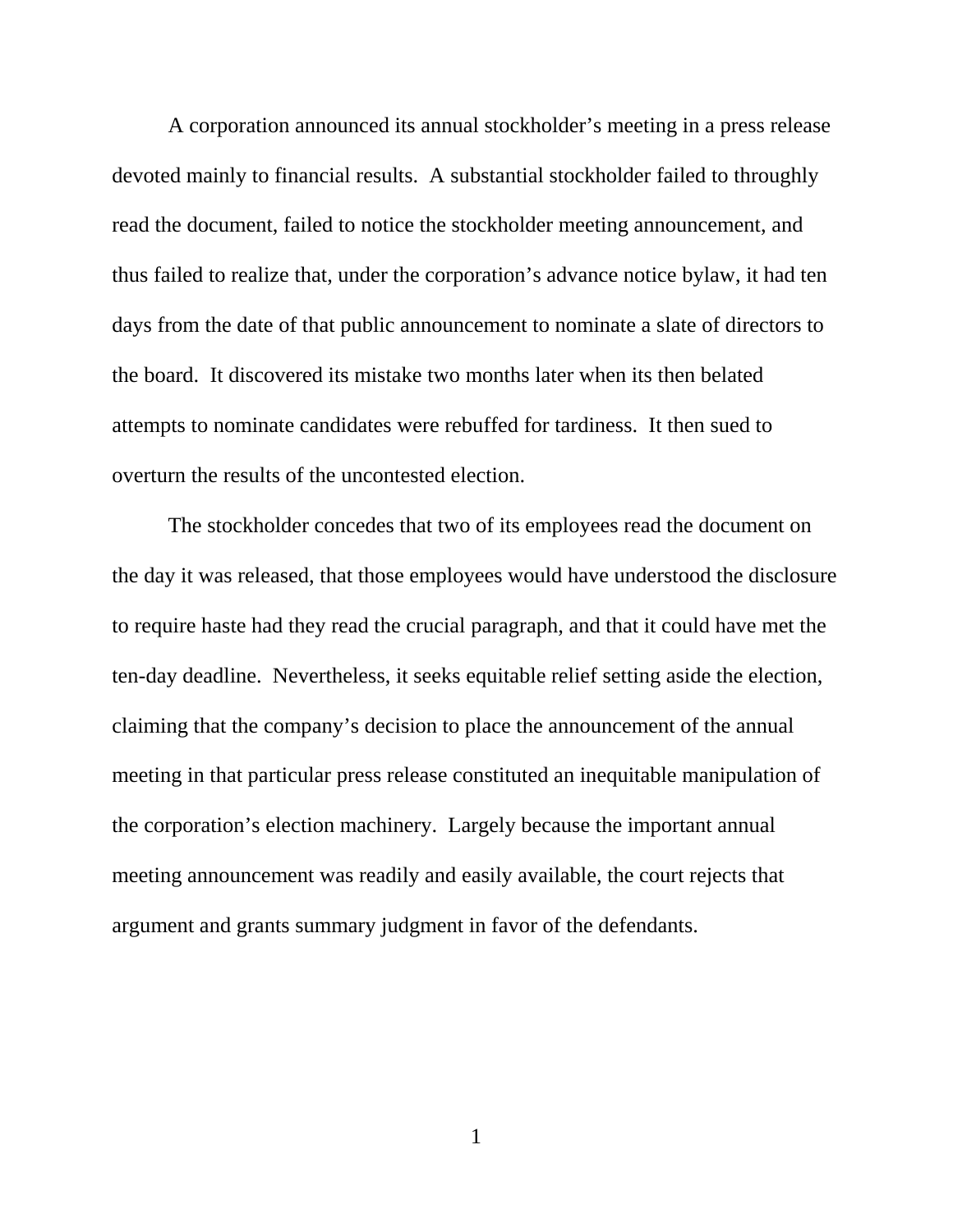### **I.**

## A. The Parties

Accipiter is a self-described hedge fund based in New York which focuses its investments on companies in the healthcare sector. It consists of five full-time employees, including the General Partner, Gabe Hoffman, and Nicole Viglucci, the senior analyst responsible for covering LifePoint Hospitals, Inc.. Accipiter, either directly or through affiliates, purports to own approximately 1.4% of LifePoint's shares.

LifePoint is a Delaware corporation engaged in providing healthcare services in rural communities. It was established on May 11, 1999, as a spin-off of HCA, Inc. The eight individual defendants comprise all of the members of LifePoint's board of directors. One of these directors, Kenneth C. Donahey, is a member of management. The remaining seven directors are independent of the corporation.

#### B. The Facts

# 1. LifePoint's Advance Notice Bylaw

LifePoint's bylaws require that the board of directors set the date of the corporation's annual stockholders meeting. In the past, the board has usually scheduled that meeting around the anniversary of LifePoint's creation. Thus, LifePoint's first four annual meetings were held on May 11, 2000, May 14, 2001,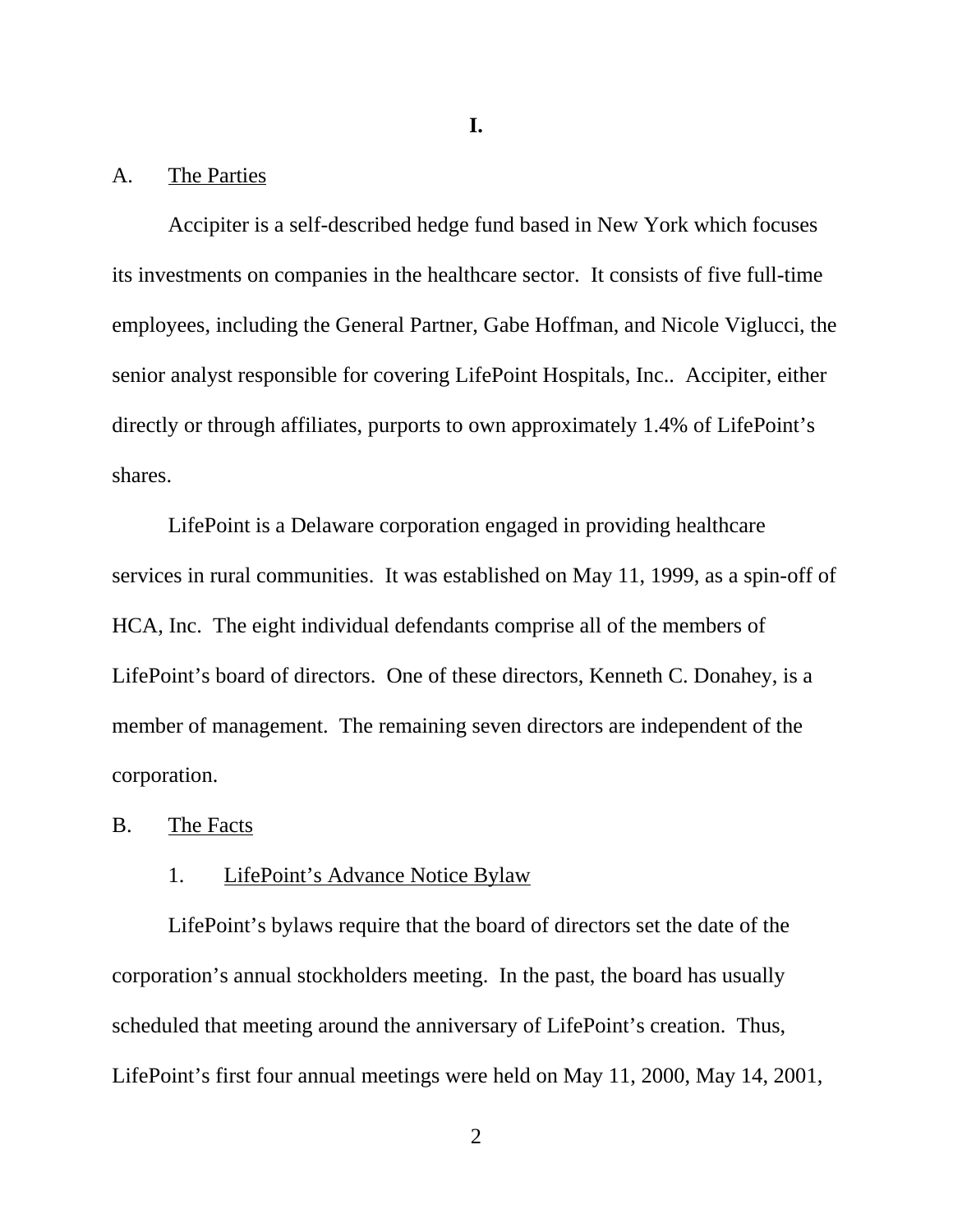May 14, 2002, and May 21, 2003. That regular schedule was disrupted by various circumstances in both 2004 and 2005, when the meetings were held on June 15 and June 30, respectively. $<sup>1</sup>$ </sup>

The procedure that stockholders must follow if they wish to nominate candidates to the board of directors or to submit stockholder proposals is set forth in Section 11 of the corporation's bylaws. LifePoint's default rule is that a stockholder's proposal or nomination of directors is timely if it is delivered to the corporation "not less than 90 days prior to the first anniversary of the preceding year's annual meeting of stockholders."<sup>2</sup> On those occasions where the date of the annual meeting is advanced by more than 30 days from the previous year's anniversary, or is delayed more than 60 days from that anniversary, however, a different rule applies. As set forth elsewhere in Section 11:

If the date of the annual meeting is advanced more than 30 days prior to or delayed more than 60 days after such anniversary date, notice by the stockholder to be timely must be delivered not later than close of business on the later of the  $90<sup>th</sup>$  day prior to such annual meeting or the  $10<sup>th</sup>$  day following the day on which public announcement of the date of such meeting is first made.<sup>3</sup>

The bylaw further defines public announcement as "disclosure in a press release

reported by the Dow Jones News Service, Associated Press or a comparable

national news service or in a document publicly filed" with the SEC.<sup>4</sup>

<sup>&</sup>lt;sup>1</sup> Carpenter Aff.  $\P\P$  4-5.

<sup>2</sup> Ralston Aff. DX 13.

 $3$  *Id.* 

<sup>4</sup> *Id.* at 6.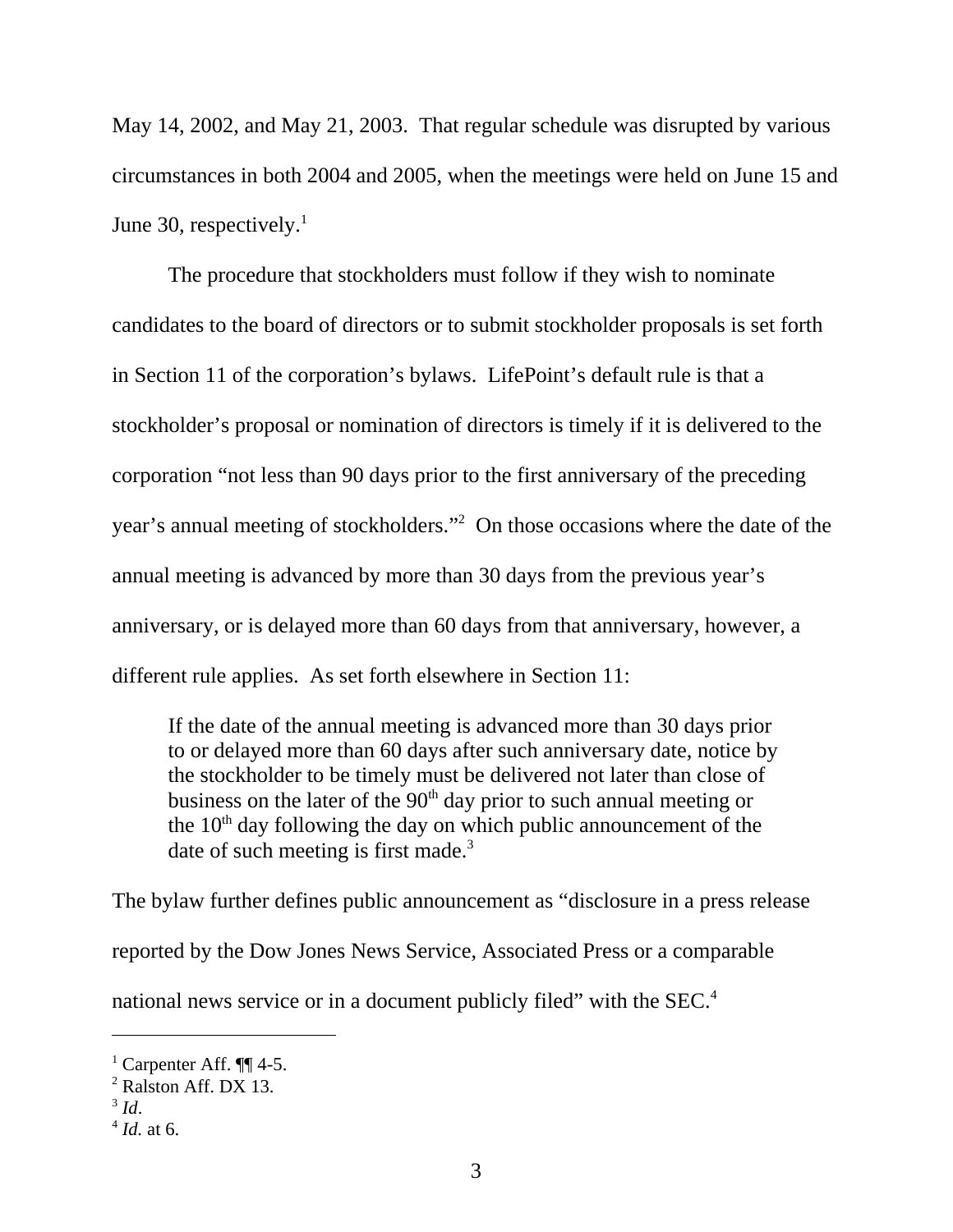### 2. The 2006 Meeting Date

When the LifePoint board began compiling its calendar for 2006 and 2007 in the fall of 2005, the proposed date for the 2006 annual meeting was May 8, harking back to the early May annual meeting date of previous years. That initial plan was confirmed when, in mid-January 2006, LifePoint and its outside counsel prepared an annual meeting timeline that envisioned filing the company's SEC Form 10-K by February 6, at the same time LifePoint would release its earnings for the fourth quarter and year-end of 2005.<sup>5</sup> The board was informally scheduled to approve the May meeting date, and the record date for the annual meeting, at a meeting on February 23, 2006.<sup>6</sup> Presumably, had that schedule been adhered to, the company would have announced its annual meeting shortly thereafter.

These plans changed when LifePoint received the first stockholder proposal in its history on January 12, 2006, submitted by Amalgamated Bank LongView MidCap 400 Index Fund.<sup>7</sup> The proposal was forwarded to the company's outside legal counsel, Waller Lansden Dortch & Davis, which was in the process of preparing the proxy statement for the 2006 annual meeting. On February 1, 2006, an associate at the Waller firm suggested in an internal email that LifePoint should immediately announce its annual stockholder meeting date, which would trigger

<sup>5</sup> Friedlander Aff. Ex. 8.

<sup>6</sup> *Id.* at LPNT00249.

<sup>&</sup>lt;sup>7</sup> Carpenter Aff.  $\P$  7.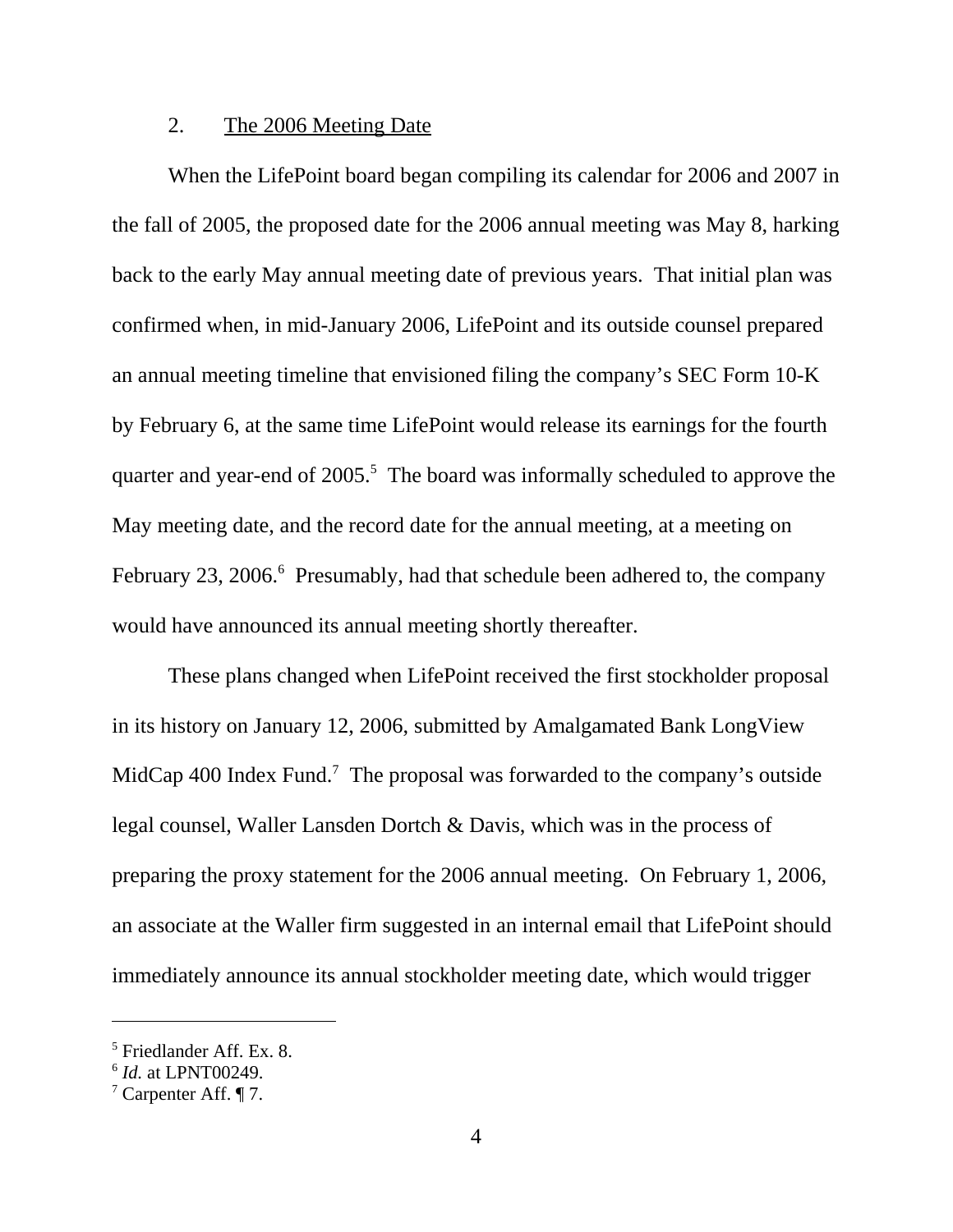LifePoint's advance notice bylaw, and require all further stockholder proposals to be submitted within 10 days of that announcement.<sup>8</sup> Later, a senior partner at the firm passed the associate's suggestion to Bill Carpenter, the chief governance officer of LifePoint.9

Carpenter was receptive to the idea. As he testified at his deposition, although he claimed that his goal was to "identify the universe of stockholder proposals that . . . would have to be included in [LifePoint's 2006 annual] proxy statement,"<sup>10</sup> his preference was to receive no additional stockholder proposals.<sup>11</sup> Therefore, he decided to authorize an addition to the earnings press release due to be released on February 6 to announce the May 8 annual meeting. Carpenter forthrightly testified at his deposition that he could not remember making any special effort to determine whether such proposed action complied with Delaware law or SEC regulations, but rather concentrated on complying with the terms of the company's bylaws.12 Nor did he remember considering whether a separate press release announcing the new date of the stockholder meeting might be more appropriate than merely adding a paragraph announcing the meeting date to the earnings release.<sup>13</sup>

<sup>8</sup> Ralston Aff. Ex. I.

<sup>9</sup> Carpenter Dep., Ralston Aff. Ex. D, 15:10-14.

 $10$  Carpenter Aff.  $\P$  13.

<sup>&</sup>lt;sup>11</sup> Carpenter Dep., Ralston Aff. Ex. D, 78:7-8.

<sup>12</sup> *Id.* at 38-39.

<sup>&</sup>lt;sup>13</sup> Carpenter Dep., Ralston Aff. Ex. D, 30.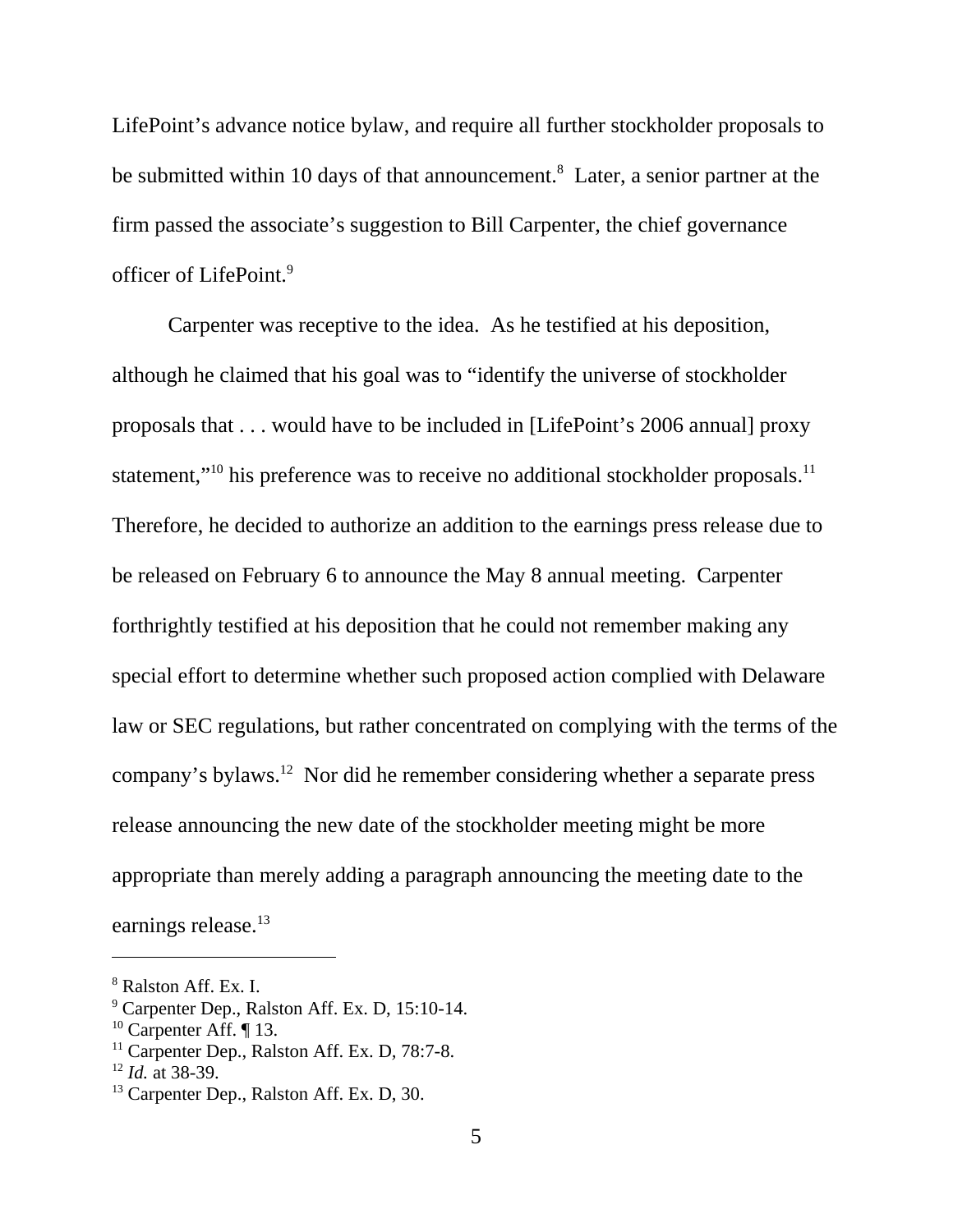Acting on that authorization, Mary Kim Shipp at LifePoint wrote to the Waller firm on February 2, 2006, and explained that Carpenter wanted to "add a sentence to our earnings release that announces the date of the annual meeting in order to cut off the time for any additional shareholder proposals."14 Later the same day, Shipp wrote to the Waller firm again, adding that the announcement could be placed at the end of the earnings release, just before the boilerplate language preceding the financial tables.<sup>15</sup> An associate at the Waller firm responded that afternoon, with sample language that omitted the fact that setting an annual meeting date in May would trigger the ten-day provision of the advance notice bylaw, and therefore set a close deadline for the submission of any further stockholder proposals. The associate explained, "[w]e don't think a deadline for shareholder proposals should be mentioned, as that would only seem to invite them."16 Carpenter approved the language on February 6, 2006, the very morning that the earnings release was scheduled to be sent out.<sup>17</sup>

#### 3. The February 6 Press Release And Form 8-K Filing

LifePoint's announcement that its annual meeting would be held in May was included in the February 6 press release, which was issued publicly on that day and

<sup>&</sup>lt;sup>14</sup> Ralston Aff. Ex. H.

<sup>&</sup>lt;sup>15</sup> Friedlander Aff. Ex. 1.

 $16$  Ralston Aff. Ex. J.

 $17$  Friedlander Aff. Ex. 2. Although the plaintiff presents no argument as to this point, the court notes with some surprise that the record does not reflect that this decision was ever approved or ratified by LifePoint's board of directors.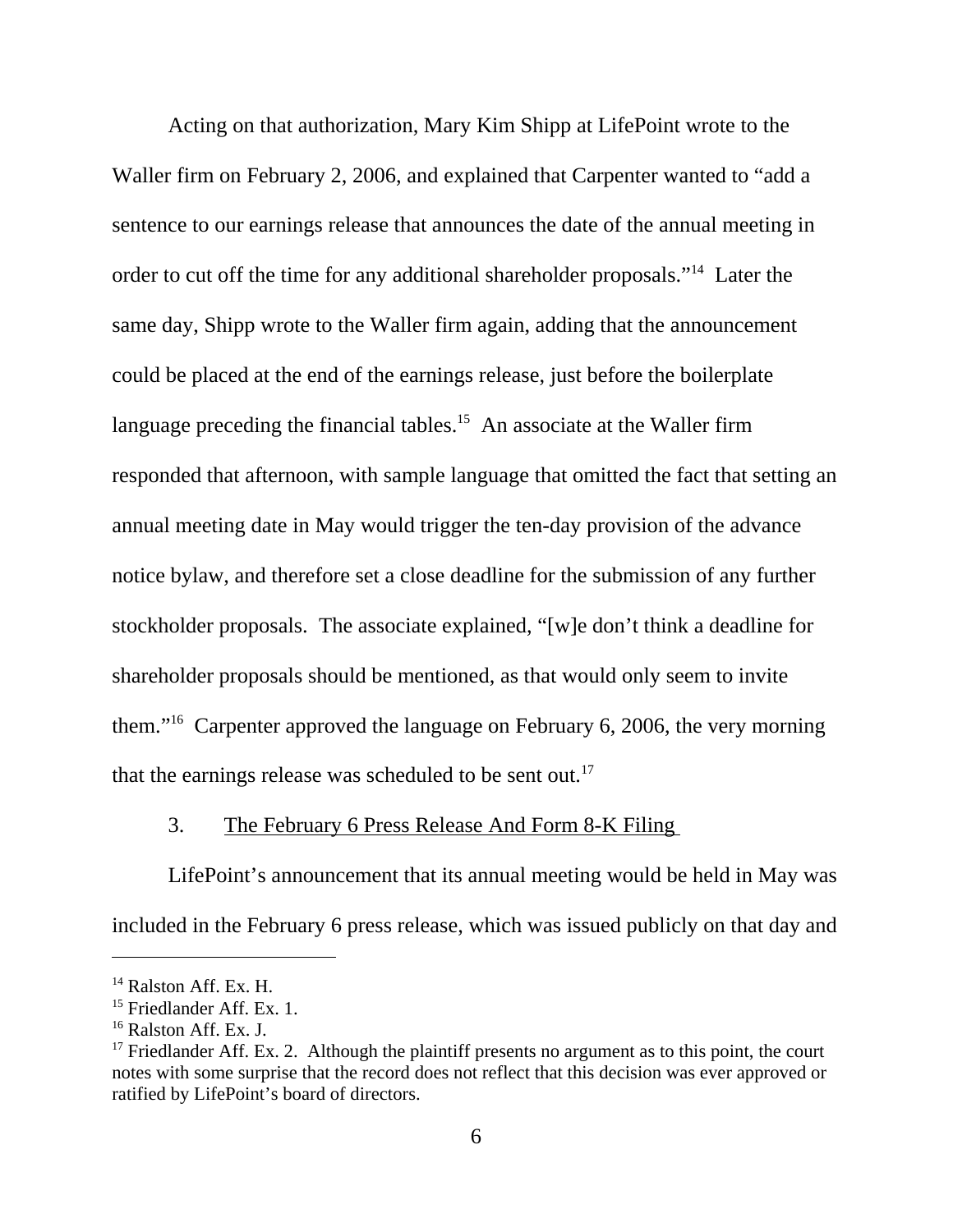also filed as an attachment to a SEC Form 8-K.18 In both cases, the title of the document refers only to the corporation's fourth quarter and year-end results. In the format provided to the court, the press release consists of 11 pages of combined text and financial results. The first five paragraphs of the release discuss the company's improved fourth quarter and year-end 2005 results. The sixth paragraph announces the existence of a listen-only simul-cast of the company's February 7 financial results conference call with analysts. The seventh paragraph, near the bottom of the first page, is the text at issue in this case and is reproduced here in full:

LifePoint's 2006 Annual Meeting of Stockholders will be held on May 8, 2006, at 3:00 p.m. local time, at 511 Union Street, Suite 2700, Nashville, Tennessee. The record date for the meeting will be March 17, 2006.

The eighth paragraph of the release includes only a standard description of LifePoint's business. It is followed by a sub-heading designating the text below it as "important legal information," which is followed by a long paragraph of standard boilerplate disclaimers. Together, that text covers no more than a page and a half in the form presented in the evidence.<sup>19</sup> The financial tables disclosing the details of LifePoint's results immediately follow, and continue for ten pages.

<sup>&</sup>lt;sup>18</sup> Ralston Aff. DX 2.

<sup>19</sup> *Id*.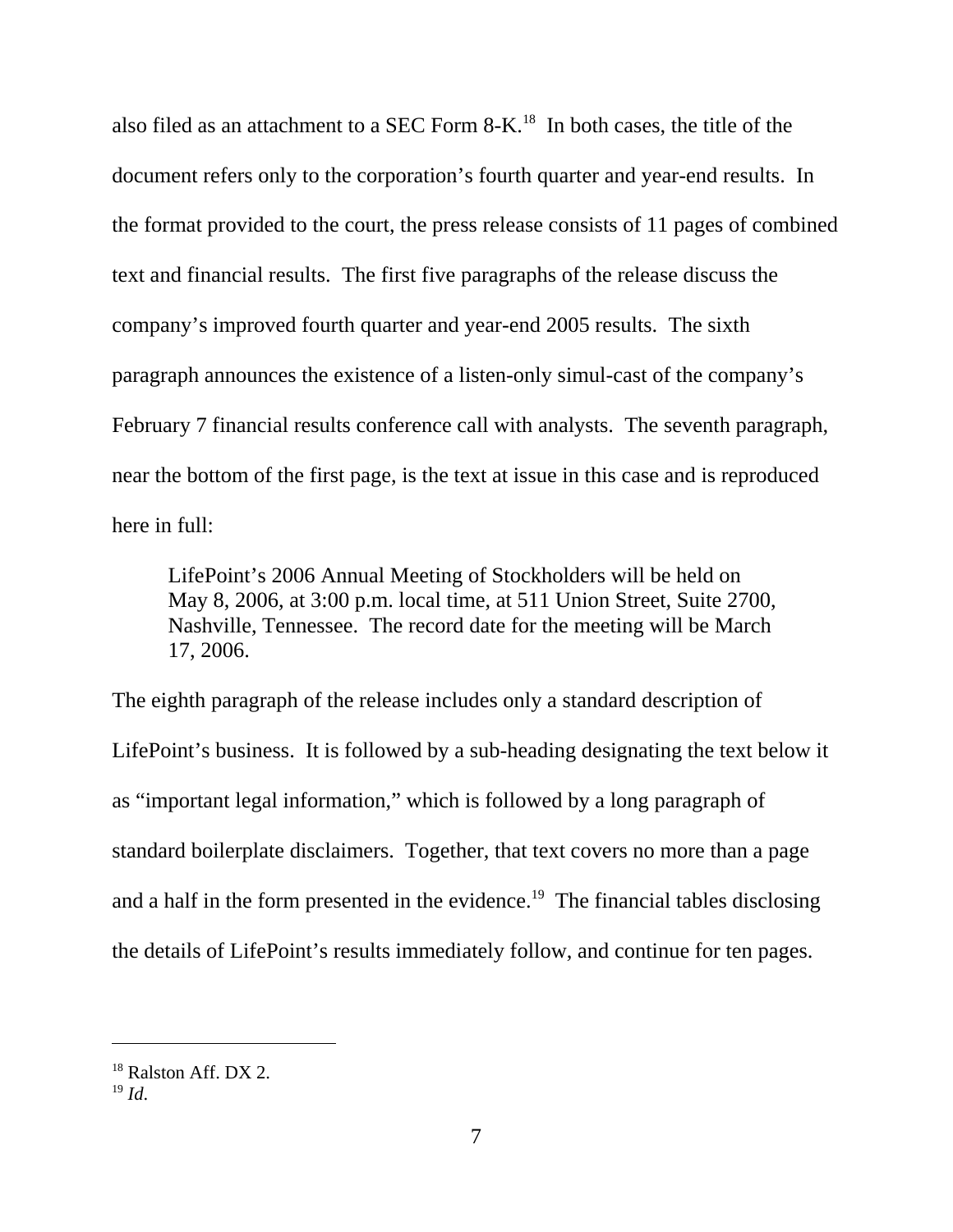## 4. Accipiter's Attempt To Nominate Director Candidates

 Accipiter's Hoffman and Viglucci were awaiting the February 6 earnings report and accompanying press release. Both testified that they likely read the report on or about the day it was released.<sup>20</sup> Importantly, Hoffman expressly testified that if he had seen the language announcing the annual meeting when he first read the document, he would immediately have understood that Accipiter then had ten days to nominate an insurgent slate of directors:

[H]ad I seen it, had it not been buried, had it been displayed more prominently, as is generally the case, it would have been very important and I would have seen it, I believe . . . [Viglucci] and I had . . . decided at least a month previously that we were definitely becoming activists . . . [a]nd so something like this, considering I had read the information in the proxy prior to this . . . would have triggered . . . [an understanding that] we've got ten days [to make our nominations]. $^{21}$ 

It is further unchallenged that had either Viglucci or Hoffman read the disclosure, and thus understood that they had ten days to make their nominations, Accipiter could have complied with that deadline. Indeed, Accipiter makes no challenge to the length of time provided by Section 11 for nominations.

Despite the separate paragraph announcing the meeting, however, both Hoffman and Viglucci claim they did not notice it. Indeed, Viglucci testified that, in accessing the financial information, she skimmed all the text up to the

<sup>&</sup>lt;sup>20</sup> Hoffman Dep., Ralston Aff. Ex. B, 46-47; Viglucci Dep., Ralston Aff. Ex. A, 30-31.

 $21$  Hoffman Dep., Ralston Aff. Ex. B, 48-49.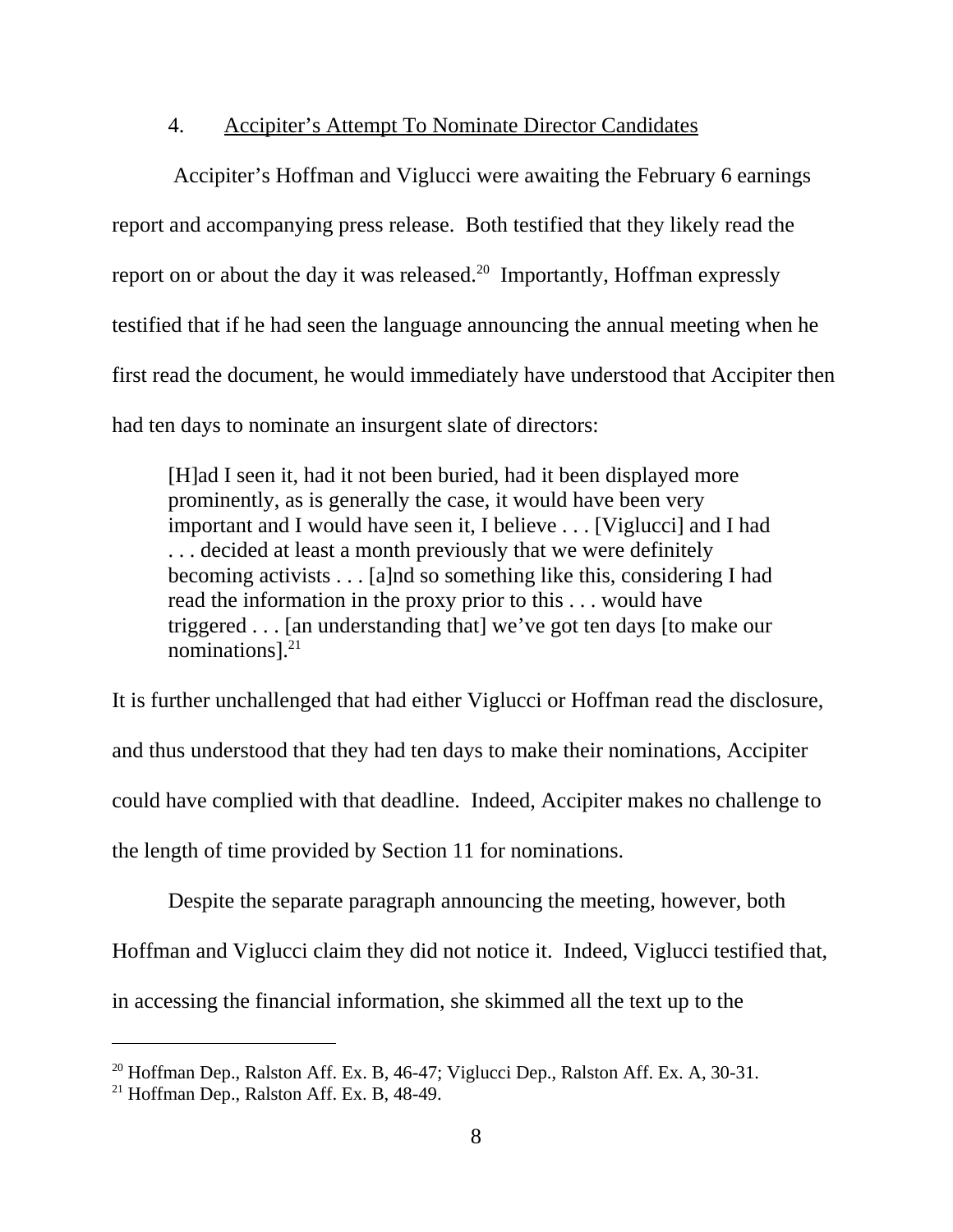announcement of the webcast, skipped the one, hidden<sup>22</sup> paragraph that announced the annual meeting, and continued at the financial tables that followed:

I did not read the entire release . . . . I skimmed through the commentary on the financial results, however, I didn't focus on it, that's not important, it just summarizes all the financial data. I care more about looking at the actual numbers  $\dots$ .<sup>23</sup>

 She attempted to explain the curious fact that even in skimming she failed to notice an entire separate paragraph announcing the corporation's annual meeting by noting that she read the announcement on a Bloomberg screen, where the text is presented in an unfriendly format, and the critical paragraph was actually on the third screen of the document. $24$ 

Hoffman, for his part, testified that he could not remember reading the particular press release in question, but that he would have done so because LifePoint was a company in which Accipiter is invested, and that he would have read it on February 6, the day it was released.<sup>25</sup> Hoffman explained, however, that after erroneously identifying the particular section of the press release in which the annual meeting date was disclosed as irrelevant,<sup>26</sup> he likely spent most of his time reading the financial results, and thus failed to see the crucial disclosure.<sup>27</sup> This

 $22$  Viglucci Dep., Ralston Aff. Ex. A, 34:2-5.

<sup>23</sup> *Id.*, Ex. A, 31-33.

<sup>&</sup>lt;sup>24</sup> Ralston Aff. Ex. A, 30:8-11.

<sup>25</sup> *Id.*, Ex. B, 42-44.

<sup>26</sup> *Id.* at 82-84.

<sup>27</sup> *Id.* at 39-44.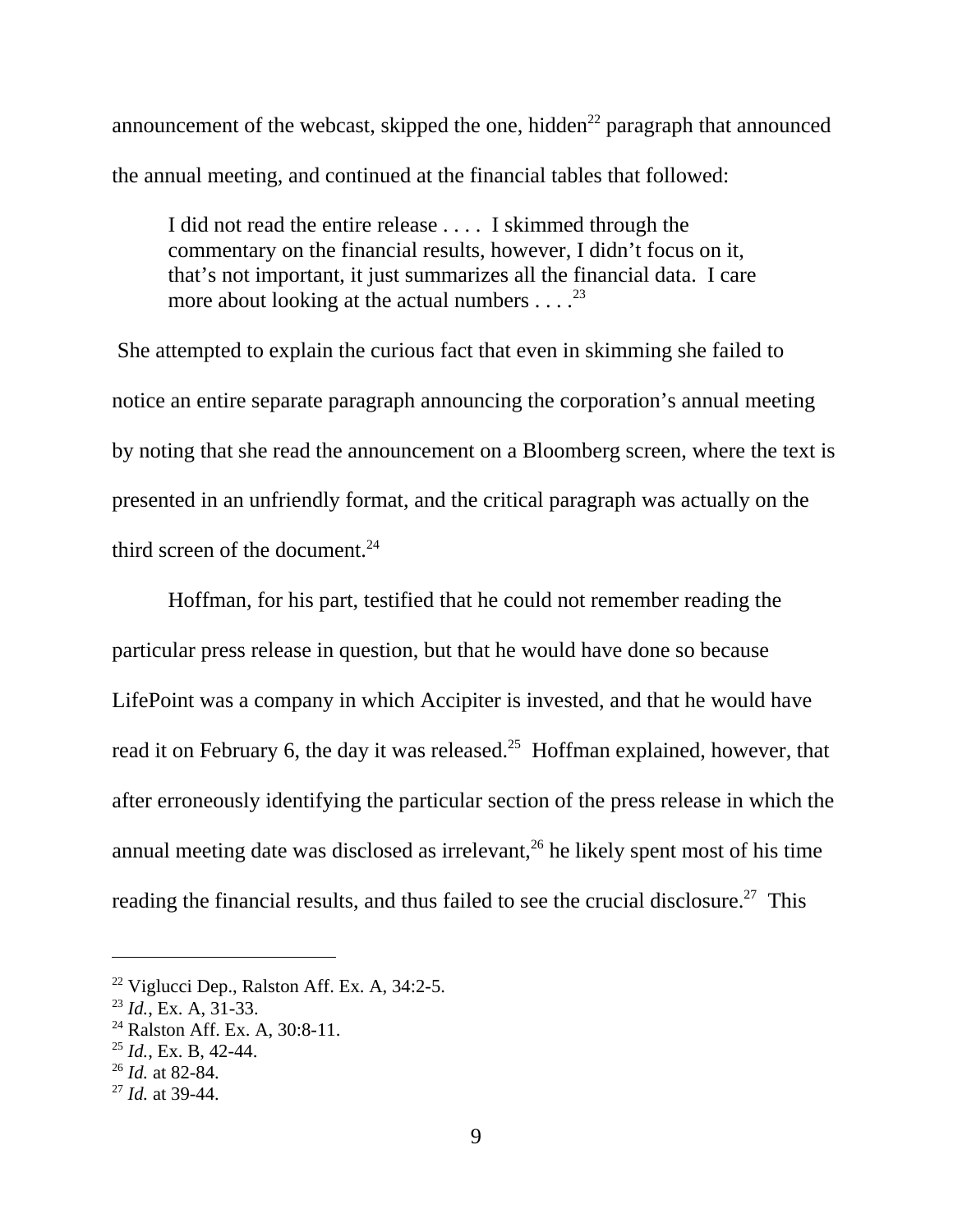was because, in his view, financial professionals cannot be expected to read every single word of every company's press release, but rather read those parts of the press release they deem relevant, and skip those they recognize as unimportant to their goals. $^{28}$ 

The defendant does not challenge either Hoffman's or Viglucci's veracity, which is supported by documents produced as part of the record.<sup>29</sup> The court must take as true, therefore, that both of these highly experienced financial analysts simply did not read the text of the February 6 press release in full, and thus remained ignorant until April that the annual meeting date had been set.

Unaware of the new meeting date and thus also unaware of the fact that the time for making director nominations had run, in mid-March 2006 Hoffman and Viglucci embarked on nominating a slate of director candidates. They retained a proxy solicitor and outside counsel, and set out their concerns about LifePoint's management in a letter from Hoffman to LifePoint dated March 24, 2006.<sup>30</sup> Accipiter assembled a slate of nominees and submitted a formal notice of nominations to LifePoint on March 31, 2006.<sup>31</sup> Accipiter issued its nomination letter as a press release on the morning of April 4, 2006.<sup>32</sup> On April 4, 2006,

<sup>&</sup>lt;sup>28</sup> Hoffman Dep., Ralston Aff. Ex. B, 82-84.

 $29$  The record shows that Hoffman and Viglucci were apparently surprised to discover in April that the nomination period had already run. *See, e.g.,* Ralston Aff. DX 17.

<sup>&</sup>lt;sup>30</sup> Friedlander Aff. Ex. 17.

 $31$  Ralston Aff. DX 23.

<sup>&</sup>lt;sup>32</sup> Friedlander Aff. Ex. 21.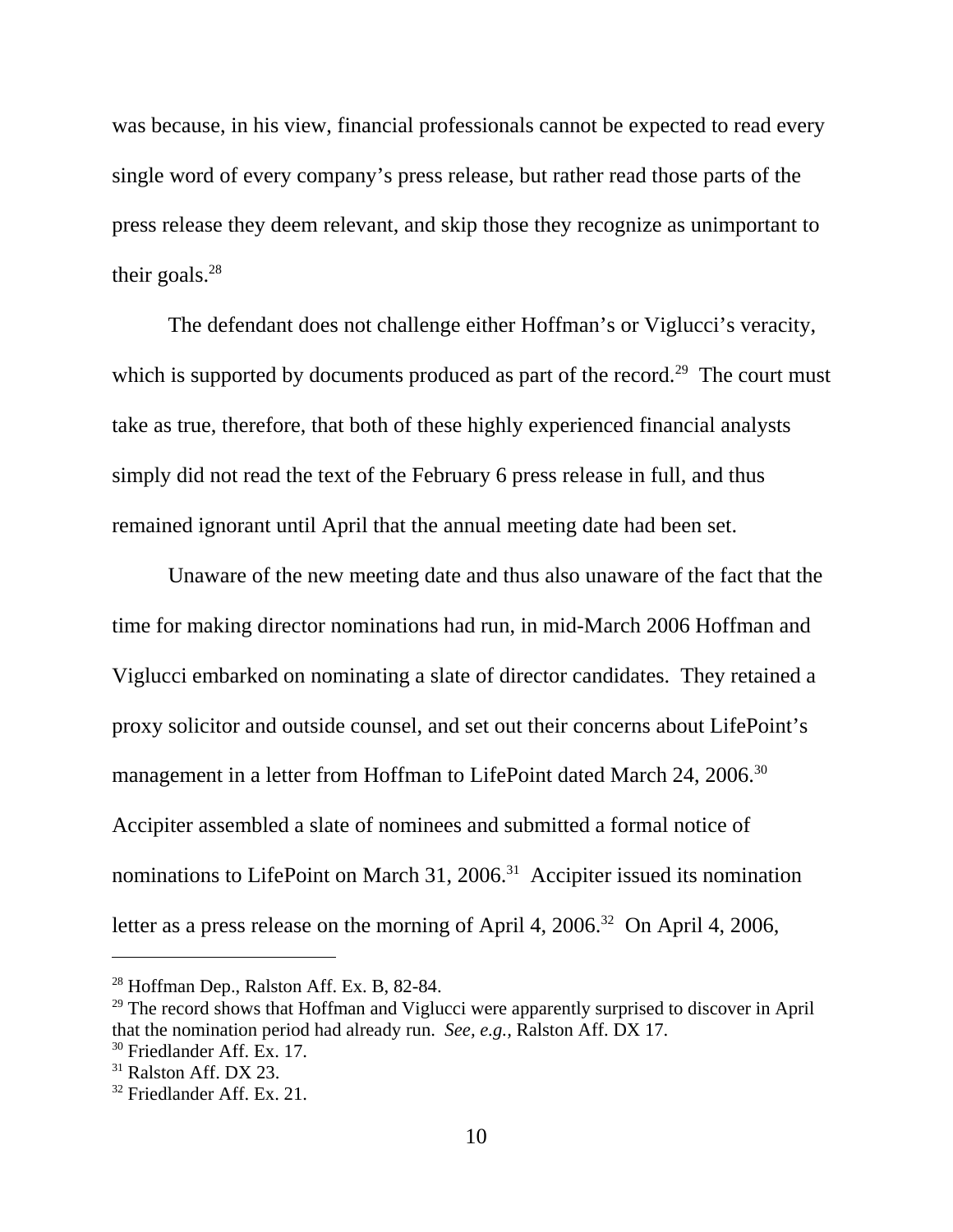Carpenter faxed a letter to Accipiter stating that its notice of nomination of candidates was not "timely delivered to LifePoint,"33 based on the new annual meeting date set out in the February 6 press release. Accipiter filed suit on April 10, 2005. On April 25, 2006, this court denied Accipiter's request for preliminary injunctive relief noting the availability of speedy equitable relief.

#### **II.**

The plaintiff's case revolves, as noted above, around LifePoint's February 6 press release. In Accipiter's view, by late January 2006, LifePoint was beset by poor earnings and dissatisfied stockholders. When it received the Amalgamated stockholder proposal, LifePoint's management decided to foreclose any further attempts by stockholders to assert power over the ailing company by triggering the advance notice bylaw in as obscure a way as possible while still formally complying with its responsibilities under the bylaws to announce its plans publicly. Accordingly, LifePoint chose to "bury" the announcement in the seventh paragraph of a purportedly 34-page (when viewed on a Bloomberg screen) press release, strategically placing this crucial information in the midst of boilerplate legal text, and in any case just before vital financial results on which LifePoint knew stockholders would concentrate their efforts.

<sup>33</sup> *Id.* at Ex. 22.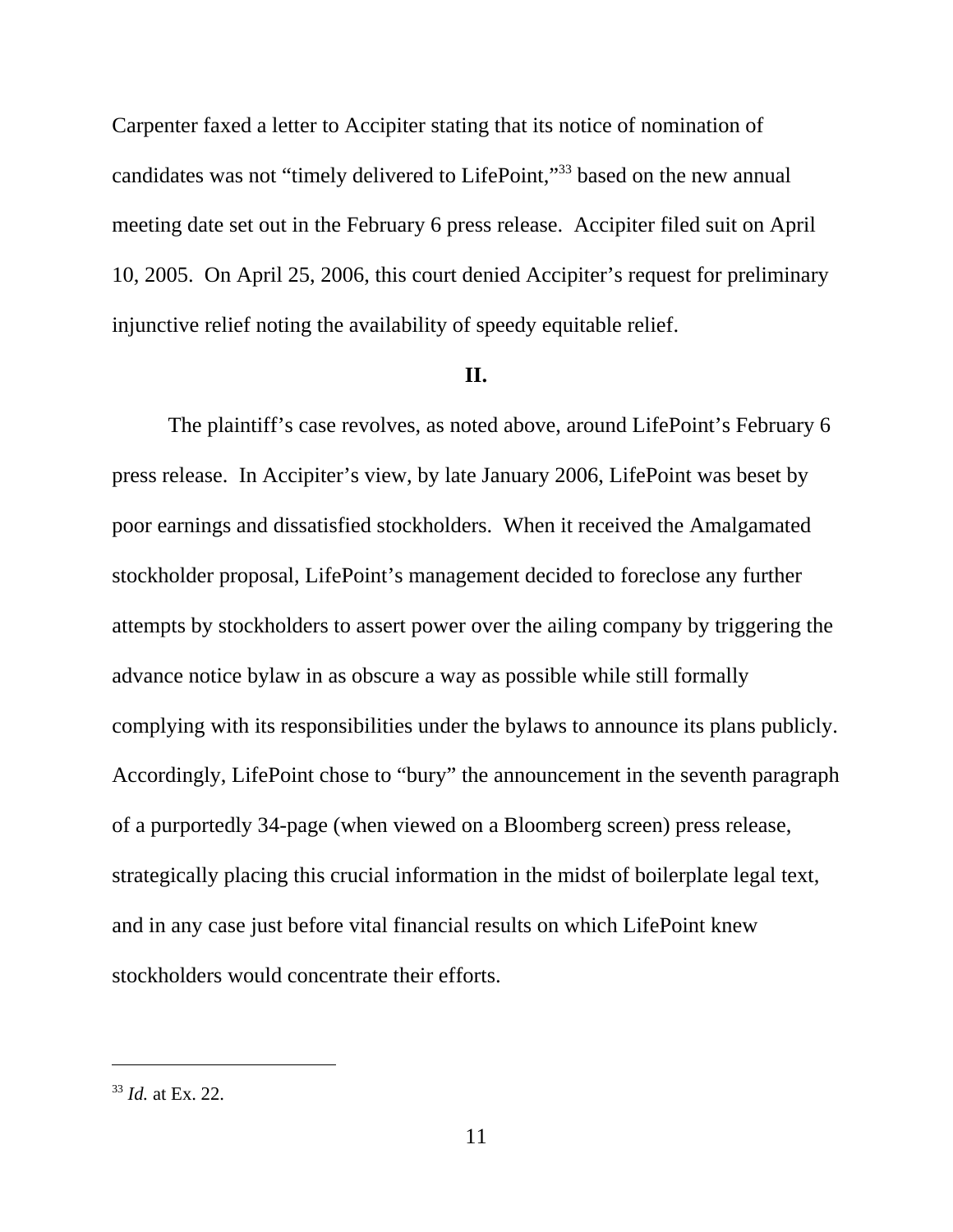That this was LifePoint's goal, Accipiter argues, is plainly evidenced by Shipp's and Carpenter's communications with their outside counsel, which show LifePoint's care to place the annual meeting announcement "at the end" of the earnings announcement, show LifePoint's clear desire to foreclose further stockholder proposals, and show that Carpenter undertook no due diligence to ensure that what he was doing complied with federal and state laws. In Accipiter's view, LifePoint could have announced its meeting in any number of other ways: by a separate press release, or by including the announcement of the annual meeting in the headline of the press release or in the caption of the Form 8-K. Rather than take those easy steps, Accipiter claims that LifePoint intentionally obscured its announcement, and that its efforts succeeded when Accipiter failed to notice that ten-day window for stockholder proposals and nominations began running on February 6.

Accipiter concedes there was nothing confusing about the language of the disclosure, and concedes that, if the relevant personnel at Accipiter had seen the disclosure, they would have understood its meaning, would have immediately been aware of the need to nominate its slate within ten days, and would have been able to meet that deadline. Thus, Accipiter's claim is essentially limited to its assertion that there was something so fundamentally wrong about where and how LifePoint announced its annual meeting date that the company necessarily violated its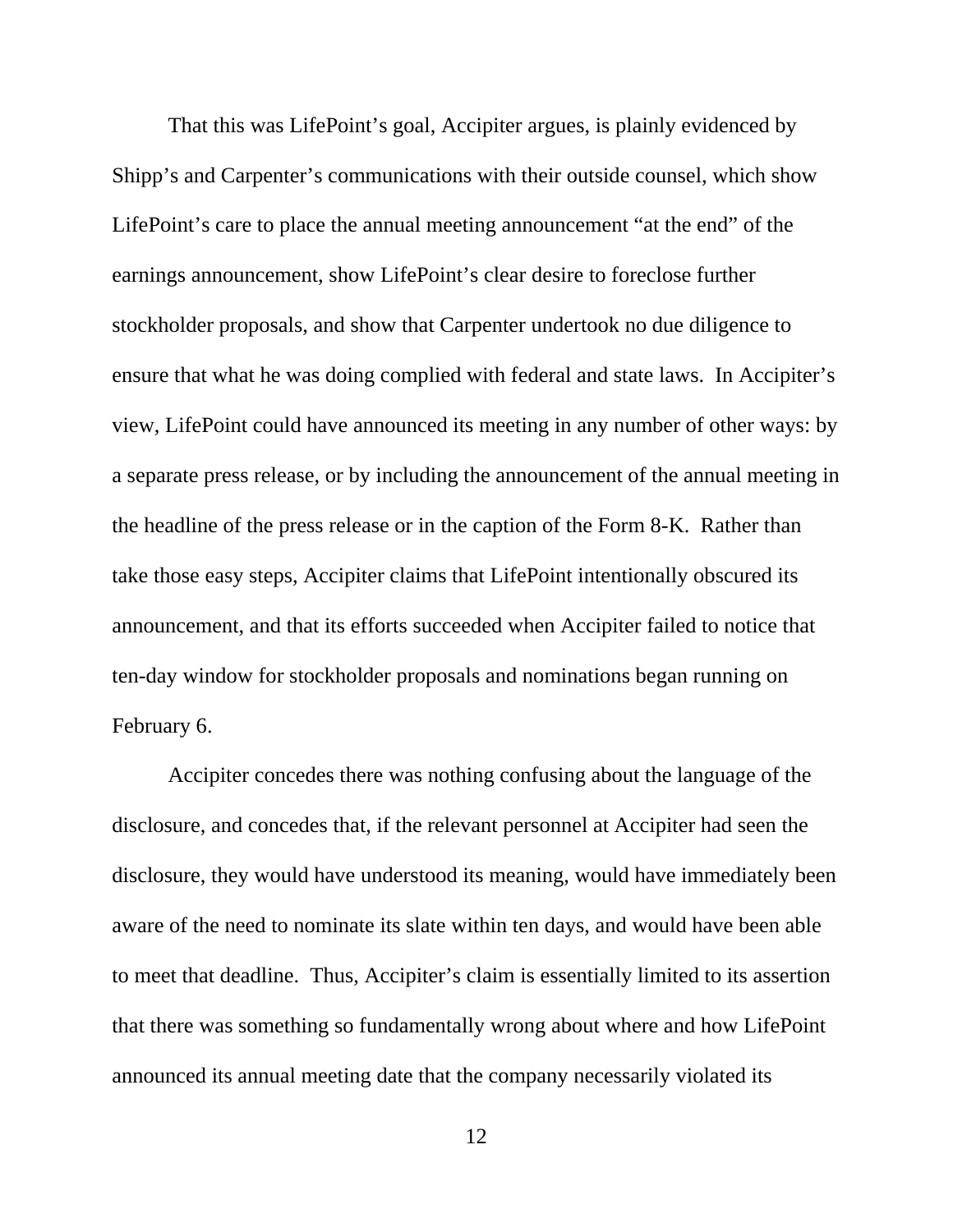implied duties of good faith and fair dealing, the relevant SEC regulations,<sup>34</sup> and, most importantly, the standard of equitable behavior set forth in *Schnell v. Chris-Craft*<sup>35</sup> and its progeny. Therefore, the plaintiff claims, the court should grant summary judgment in its favor, and order a new election of directors to LifePoint's board.

The defendants emphasize that no one at LifePoint had so much as heard of Accipiter, or knew of any potential proxy contest, before Accipiter's April announcement. Moreover, LifePoint argues that the only explanation for LifePoint's decision to announce its annual meeting on February 6 was to identify the universe of possible stockholder proposals. That is, LifePoint disclaims even the idea that Carpenter meant to cut short further stockholder proposals. Thus, the defendants argue that LifePoint can hardly be blamed if the extremely sophisticated plaintiff, with its eyes closely fixed on their company, missed an obvious announcement placed in a discrete paragraph on the first page of an important press release. On that basis, the defendants argue that no material facts remain in dispute between the parties, and that they should be granted summary judgment.

 $34$  The relevant language is that contained in Rule 14a-5(f): "If the date of the next annual meeting is subsequently advanced or delayed by more than 30 calendar days from the date of the annual meeting to which the proxy statement relates, the registrant shall, in a timely manner, inform shareholders of such change . . . [by including a notice in its earliest possible Form 10-Q] or, if impracticable, [by] any means reasonably calculated to inform shareholders." The plaintiff believes that LifePoint's announcement fails under this standard. Pl.'s Answering Br. 34. 35 285 A.2d 437 (Del. 1971).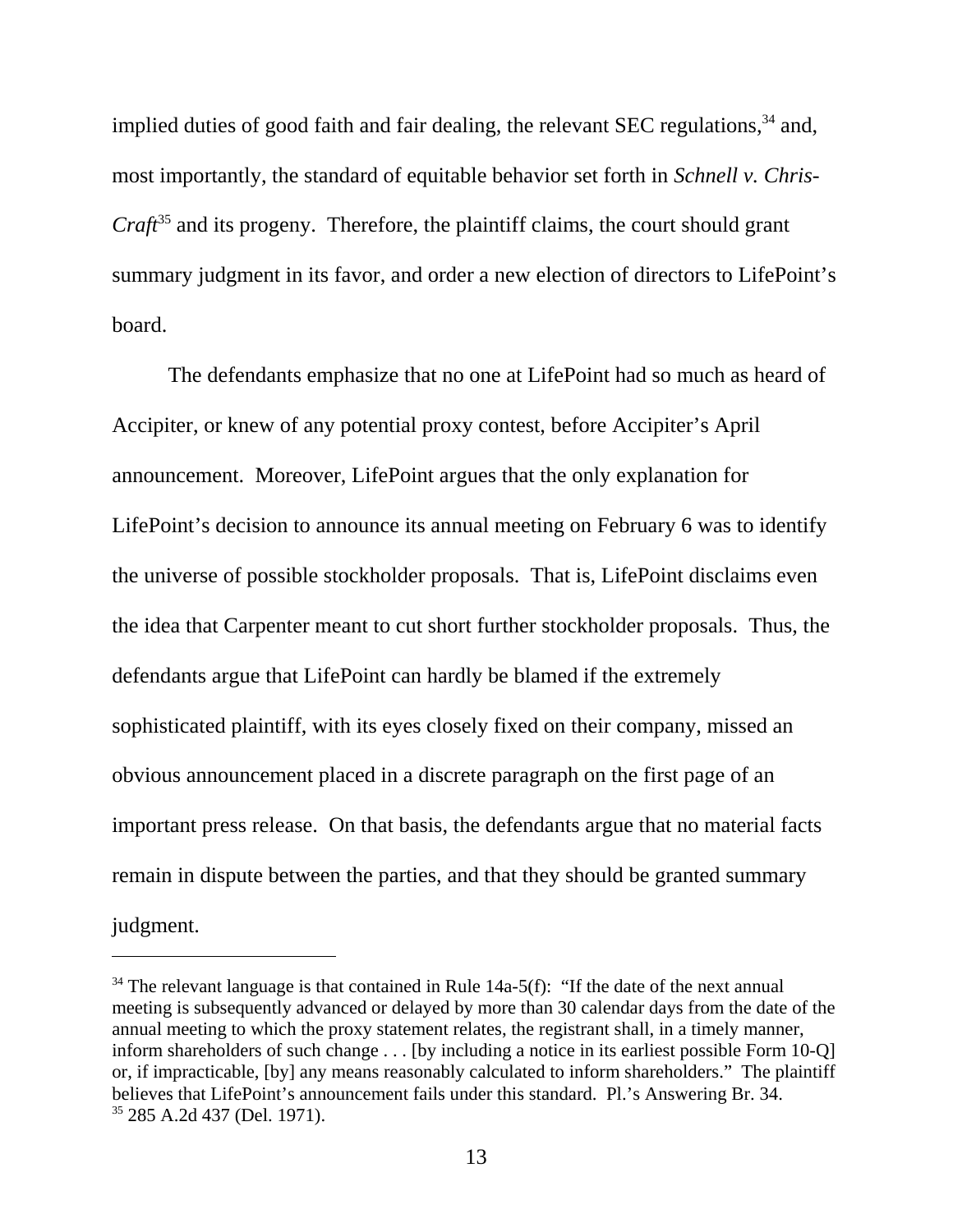It is well known that summary judgment under Court of Chancery Rule 56 will be granted where the moving party demonstrates that there are no genuine issues of material fact in dispute, and the moving party is entitled to judgment as a matter of law.<sup>36</sup> Similarly, the court may enter judgment in favor of the nonmoving party where the state of the record is such that the non-moving party is clearly entitled to such relief.<sup>37</sup>

The parties' post-argument supplemental letters dispute whether summary judgment is an appropriate in this case. In sum, although Accipiter believes it is entitled to summary judgment, and believed the facts of record were appropriate for relief at the preliminary injunction stage, its June 14, 2006 letter asserts that it will be able to prove at trial that Carpenter's intent was to disclose the annual meeting obscurely, so as to escape the notice of stockholders. Accipiter believes that this allegation, which LifePoint disputes, is a material fact at issue precluding summary judgment in favor of LifePoint.

The court agrees with Accipiter that it cannot conclude, at this stage, that Carpenter's motivation was benign. On the contrary, the facts of record clearly

<sup>36</sup> *Haas v. Indian River Volunteer Fire Co.*, 2000 Del. Ch. LEXIS 116 (Del. Ch. Aug. 14, 2000), *aff'd*, 768 A.2d 469 (Del. 2001).

<sup>37</sup> *Stroud v. Grace*, 606 A.2d 75, 81 (Del. 1991); *Bank of Delaware v. Claymont Fire Co. No. 1*, 528 A.2d 1196, 1199 (Del. 1987).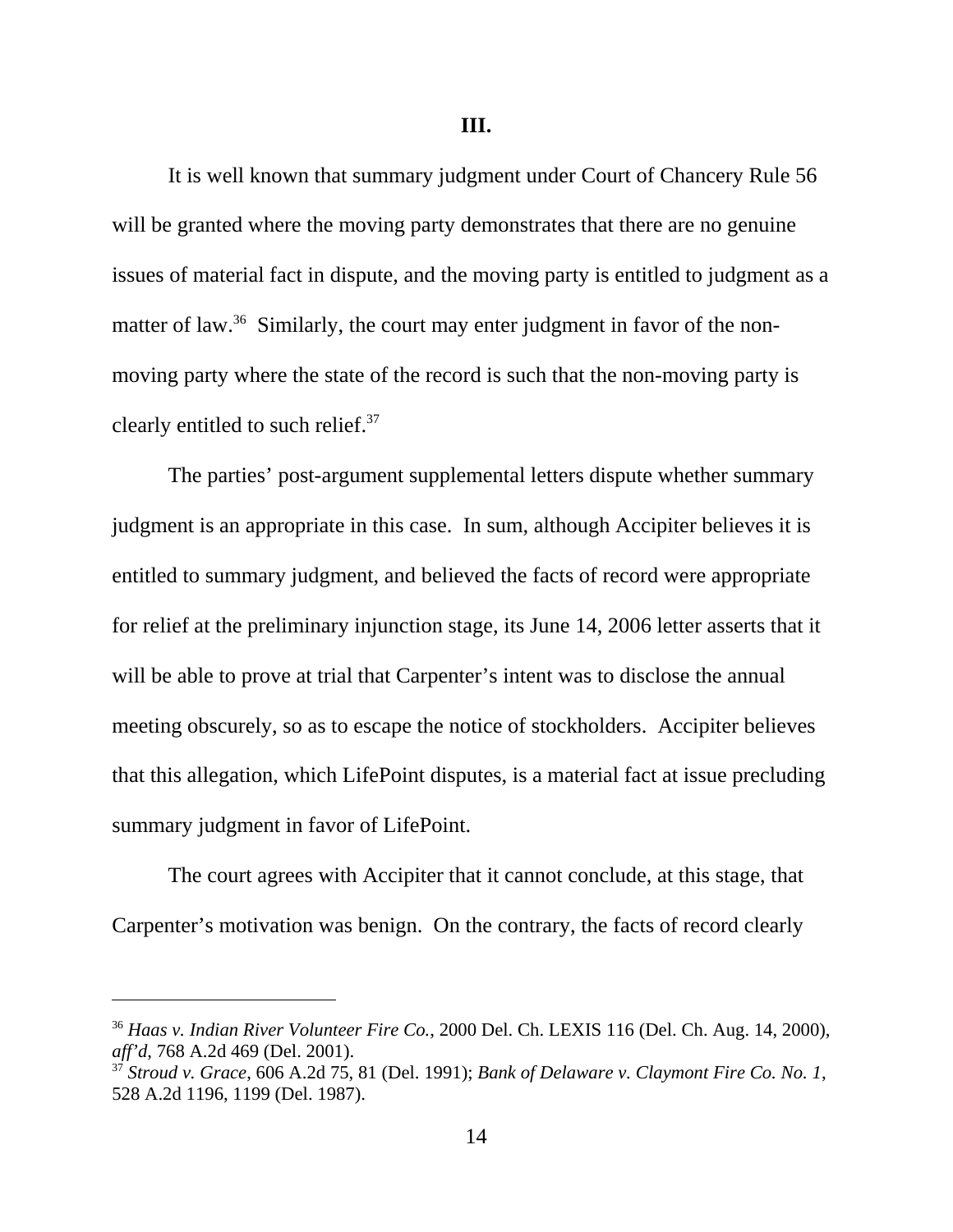evidence Carpenter's desire to avoid further stockholder proposals, and show that his advisors suggested including the annual meeting date in the February 6 press release for that very purpose. In that context, LifePoint's claim that Carpenter acted only to define the universe of possible proposals cannot form the basis for a summary judgment. Nonetheless, there is no evidence in the record to support the further inference that the actual language used to disclose the meeting date, the placement of that disclosure in the earnings release, or the absence of headings or captions was part of a plan to make the announcement so obscure as to escape all attention. On the contrary, the disclosure conveys the required information in plain English, in simple declarative sentences, and in a separate paragraph on the first page of an important press release. Similarly, there is no evidence that either Carpenter or anyone else actively chose to omit mention of the meeting date from the caption of either the press release or the Form 8-K. Rather, what the undisputed record shows is that the Form 8-K and the February 6 press release were already drafted when LifePoint's counsel raised the possibility of including the annual meeting announcement in the press release. When Carpenter approved that action in order to limit stockholder proposals, the critical extra paragraph was hastily inserted into the already prepared text. In the circumstances, there is no material issue of fact regarding Carpenter's state of mind that would preclude entry of summary judgment.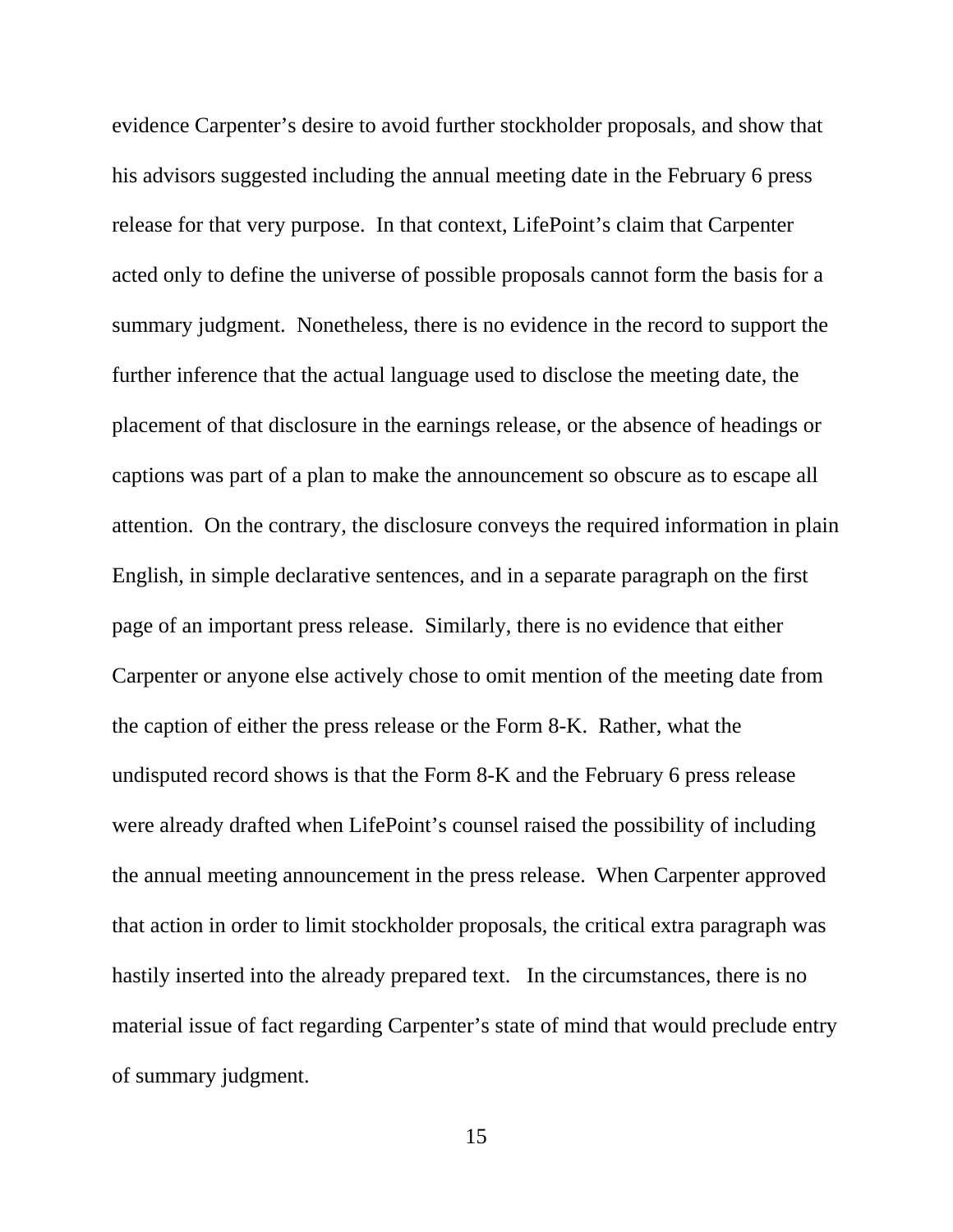**IV.**

The court first notes that several of the plaintiff's arguments are simply inapt. Whether or not LifePoint violated SEC Rule 14a-5(f) in the way that it announced its annual meeting, this court lacks jurisdiction to enforce that rule.<sup>38</sup> More pertinently, to the extent that Rule 14a-5(f) would apply to these facts in a securities law case, that provision contains no bright line rule like the one the plaintiff favors, but rather sets out an undefined standard of disclosure by "any means reasonably calculated" to inform stockholders. That vague requirement adds nothing to the court's analysis of either the LifePoint bylaw or to the general scheme of Delaware law.

As to the plaintiff's claim that LifePoint violated its implied covenant of good faith and fair dealing, that assertion adds nothing to Accipiter's claims in equity. As this court has observed, "the contract doctrine of an implied covenant of good faith and fair dealing may be thought in some ways to function analogously to the fiduciary concept."39 Given the cases discussed below, that analogy is particularly strong here.

<sup>&</sup>lt;sup>38</sup> As the plaintiff observes, conduct violative of the federal securities law may also breach the implied covenant of good faith and fair dealing, or other Delaware law. *Rossdeutscher v. Viacom, Inc.*, 768 A.2d 8, 18 (Del. 2001) ("Common law and 10b-5 both provide relief for the same wrong–in other words, just because 10b-5 provides a remedy [it] will not preempt the common law and, similarly, that common law permits recovery will not bar a 10b-5 suit. Contract claims and securities claims arising out of the same operative facts may co-exist."). That fact does not make federal law relevant to a claim under *Schnell*, however. <sup>39</sup> *HB Korenvaes v. Marriot Corp.*, 1993 Del. Ch. LEXIS 90, \*17 (Del. Ch. June 9, 1993).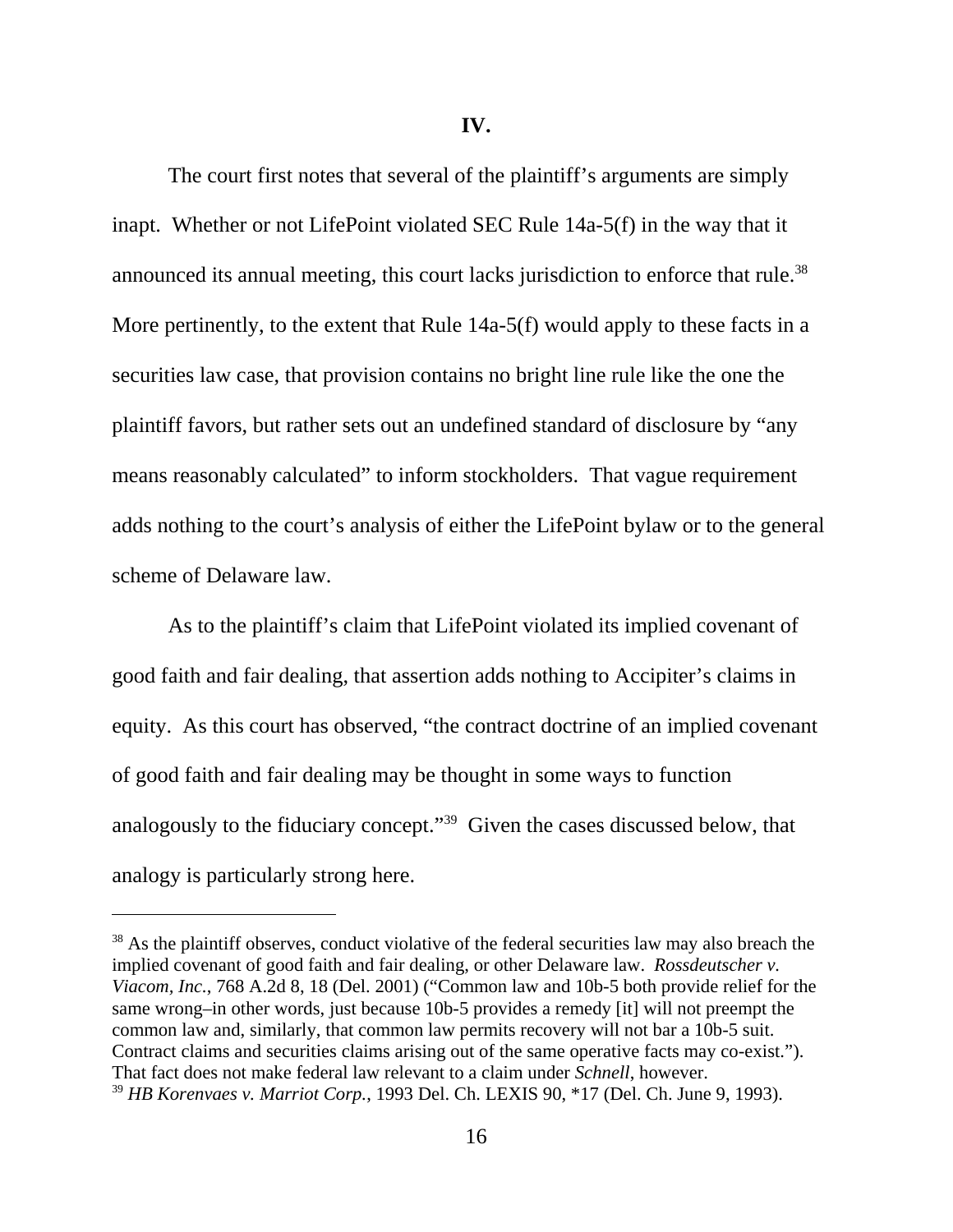This leaves the plaintiff's argument on equitable grounds.<sup>40</sup> There is, of course, no dispute as to the plaintiff's fundamental point. Delaware corporations may not take actions towards their stockholders which, though legally possible, are inequitable. The source of that standard is *Schnell v. Chris-Craft*, 41 where the Supreme Court held that a board's facially legal use of a bylaw to cut short the time available for stockholders to conduct a proxy contest was inequitable, and thus impermissible. That precedent is a cornerstone of Delaware law, and has repeatedly been reaffirmed by our courts.

As this court has held, however, the equitable power to set aside a board's action under *Schnell* "must be invoked sparingly and only when circumstances make relatively clear that inequitable behavior or manipulation is present.<sup>"42</sup> As

<sup>&</sup>lt;sup>40</sup> Neither the so-called "constructive notice" or "buried facts" doctrines, debated at some length by the parties, are relevant to this case. The defendants rely on the former to argue that any information available in public SEC filings should be imputed to Accipiter, and therefore that Accipiter's claims are precluded by the fact that the annual meeting was announced in a Form 8-K. While Accipiter's inexplicable failure to properly read the February 6 press release is important to this court's decision this is only because the annual meeting date was disclosed in an obvious (to the diligent) way with no motive to disable a proxy contest. Similarly, to the extent that Accipiter's "buried facts" argument is an independent reason on which to base relief rather than an answer to LifePoint's invocation of constructive notice, it is plain that courts have restricted that doctrine to circumstances that far surpass those in this case. In *Weingarden & Stark v. Meenan Oil Co.*, 1985 Del. Ch. LEXIS 374, \*9-10 (Del. Ch. Jan. 2, 1985), for example, on which the plaintiff relies, this court approvingly cited a federal court's decision that a material disclosure in a *footnote* on the next to last page of a prospectus was inadequate. A disclosure in a separate paragraph on the first page of a short press release is another matter entirely. *See Kohn v. American Metal Climax, Inc.*, 322 F. Supp. 1331, 1348 (E.D. Pa. 1970) (holding facts to be buried "in view of the length and complexity of the explanatory materials"). 41 285 A.2d at 437.

<sup>42</sup> *Dolgoff v. Projectavision, Inc.*, 1996 Del. Ch. LEXIS 24, \*23 (Del. Ch. Feb. 29, 1996).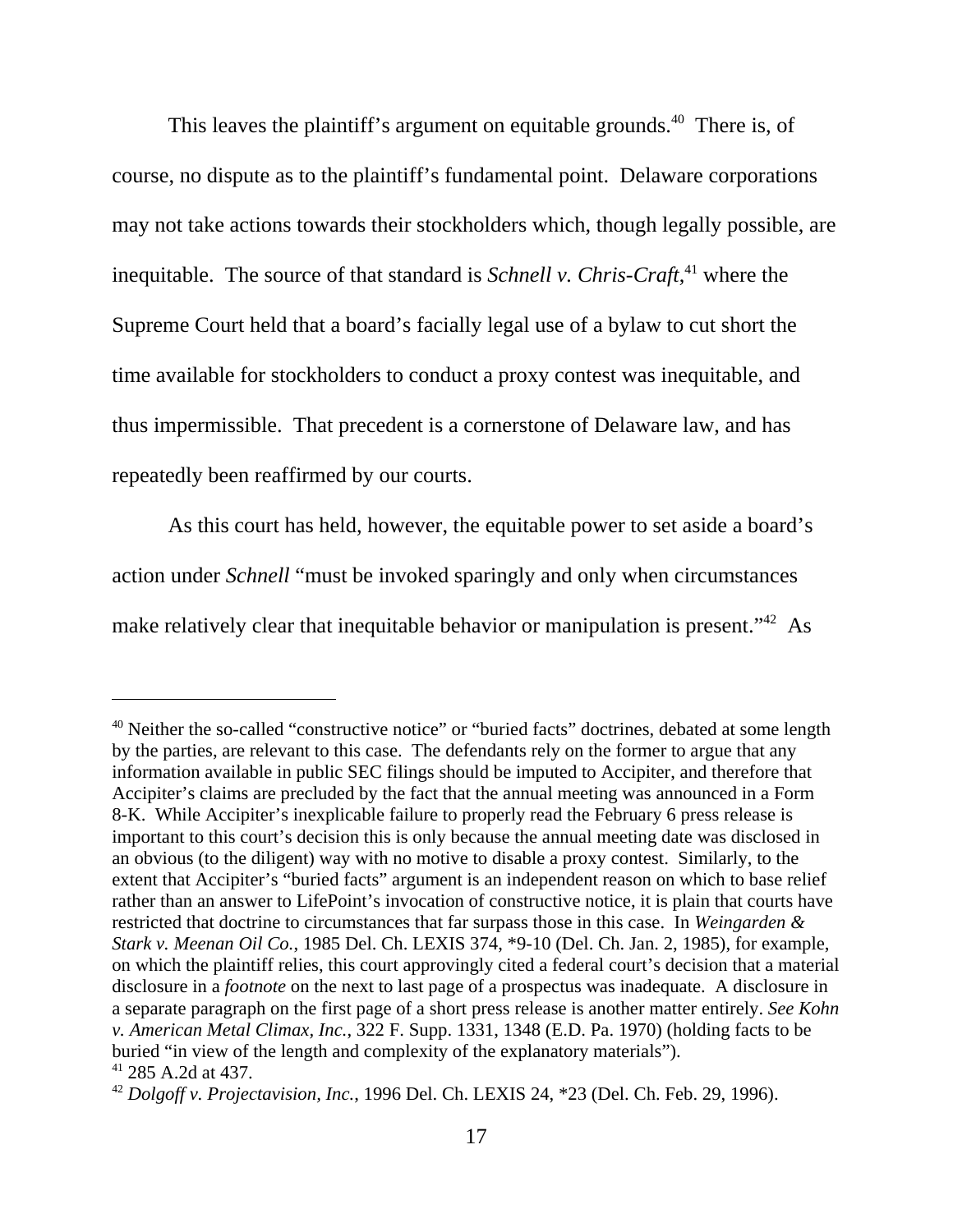the Supreme Court has cautioned in holding that equitable principles are distinct from rights under statutory appraisal:

While [*Schnell*] is an important part of our jurisprudence, its application, or that of similar concepts, should be reserved for those instances that threaten the fabric of the law, or which by an improper manipulation of the law, would deprive a person of a clear right.<sup>43</sup>

In the specific context of advance notice bylaws, *Schnell* has been understood to mean that such bylaws must on their face and in the particular circumstances "afford the shareholders a fair opportunity to nominate candidates."44 This matter of "basic fairness" requires relief where inequitable conduct "interferes with a fair voting process."<sup>45</sup>

In deciding whether an act is an inequitable restraint on the stockholder's franchise, this court has looked closely at the circumstances of each case.

Obviously, our courts have been more likely to find an action impermissible if the board acted with the intent of influencing or precluding a proxy contest for control of the corporation. Thus, in *Schnell* itself, there was no doubt that the board acted in the face of an SEC filing declaring the proxy group's intention to nominate directors.<sup>46</sup> And in *Lerman v. Diagnostic Data, Inc.*,<sup>47</sup> the court emphasized in its

<sup>43</sup> *Alabama By-Products Corp. v. Neal*, 588 A.2d 255, 258 n.1 (Del. 1991).

<sup>44</sup> *Hubbard v. Hollywood Park Realty Enters.*, 1991 Del. Ch. LEXIS 9, \*35 (Del. Ch. Jan. 14, 1991).

<sup>45</sup> *Linton v. Everett*, 1997 Del. Ch. LEXIS 117, \*11 (Del. Ch. July 31, 1997).

<sup>46 285</sup> A.2d at 439.

<sup>47 421</sup> A.2d 906 (Del. Ch. 1980).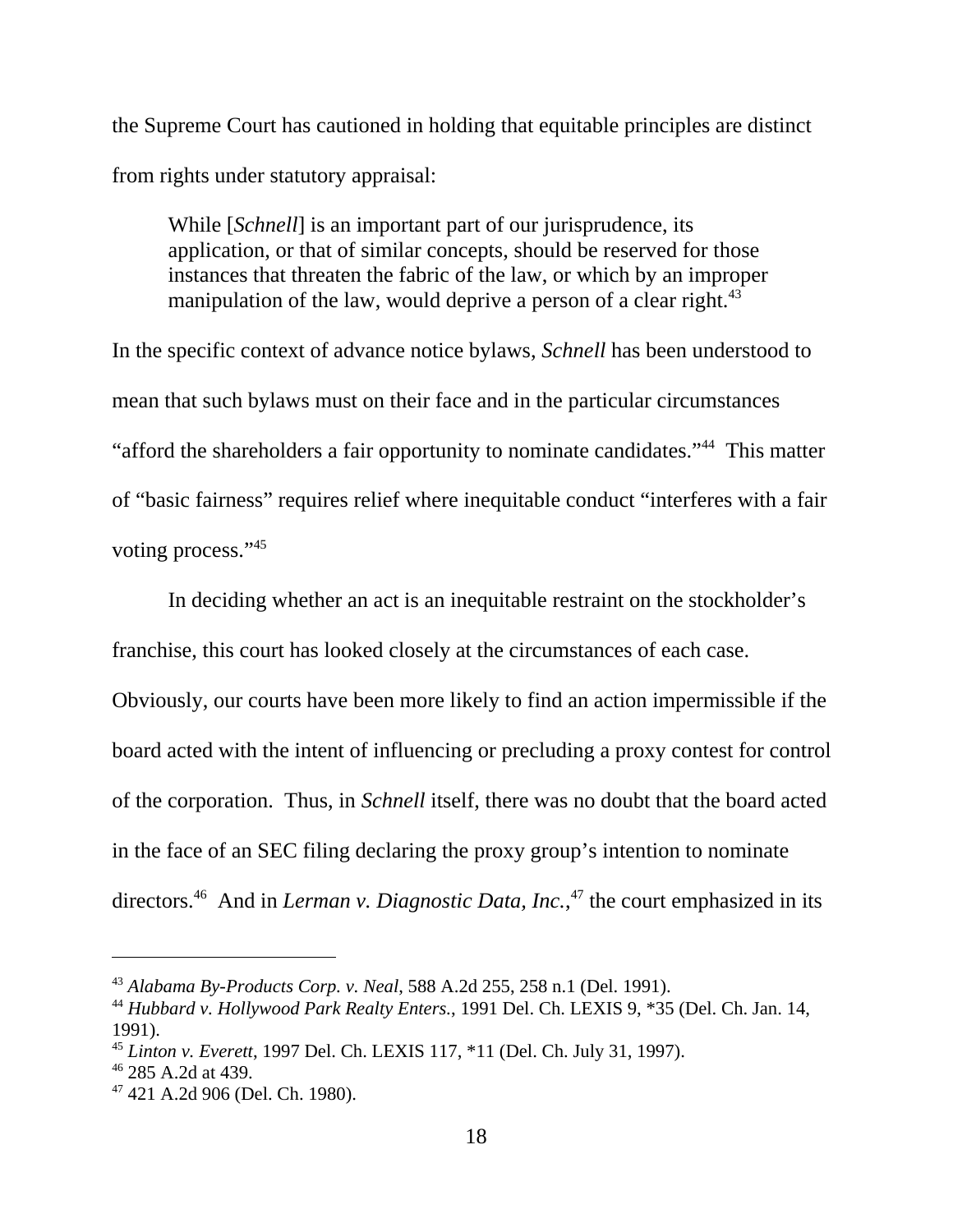decision to invalidate the setting of an annual meeting the fact that the board acted with "full knowledge of [the dissident's] intentions" to launch a proxy contest.<sup>48</sup> Other important cases in the *Schnell* line also depended in some part on the fact that the board acted with the intention of maintaining control of the corporation.<sup>49</sup> In *Aprahamian v. HBO & Co.*,<sup>50</sup> for example, this court granted relief where the board decided to postpone the annual stockholders meeting only *after* discovering that it was likely to lose a proxy contest. $51$ 

None of this is to say that relief from an inequitable bylaw is dependent on a finding of scienter. In *Linton v. Everett*, for example, this court observed that intent was not necessarily a part of a claim under *Schnell*: "to set aside election results on the basis of inequitable manipulation of the corporate machinery, it is not required that scienter, i.e., actual subjective intent to impede the voting process, be shown."52 The reason that neither knowledge of an impending proxy contest nor scienter was necessary in *Linton*, however, was that the facts at issue there were quite extraordinary.

<sup>48</sup> *Id.* at 913.

<sup>49</sup> *See also Hubbard*, 1991 Del. Ch. LEXIS at 9. Although the issue in *Hubbard* turned, as discussed herein, on the fact that a material change had occurred in the company's strategic plan after the deadline imposed by an advance notice bylaw, part of the court's holding in that case centered around the fact that the company had twice used its advance notice bylaw in the context of known proxy contests. *Id.* at \*8-9.

<sup>50 531</sup> A.2d 1204 (Del. Ch. 1987).

<sup>51</sup> *Id.* at 1208-09.

<sup>52 1997</sup> Del. Ch. LEXIS 117, at \*29.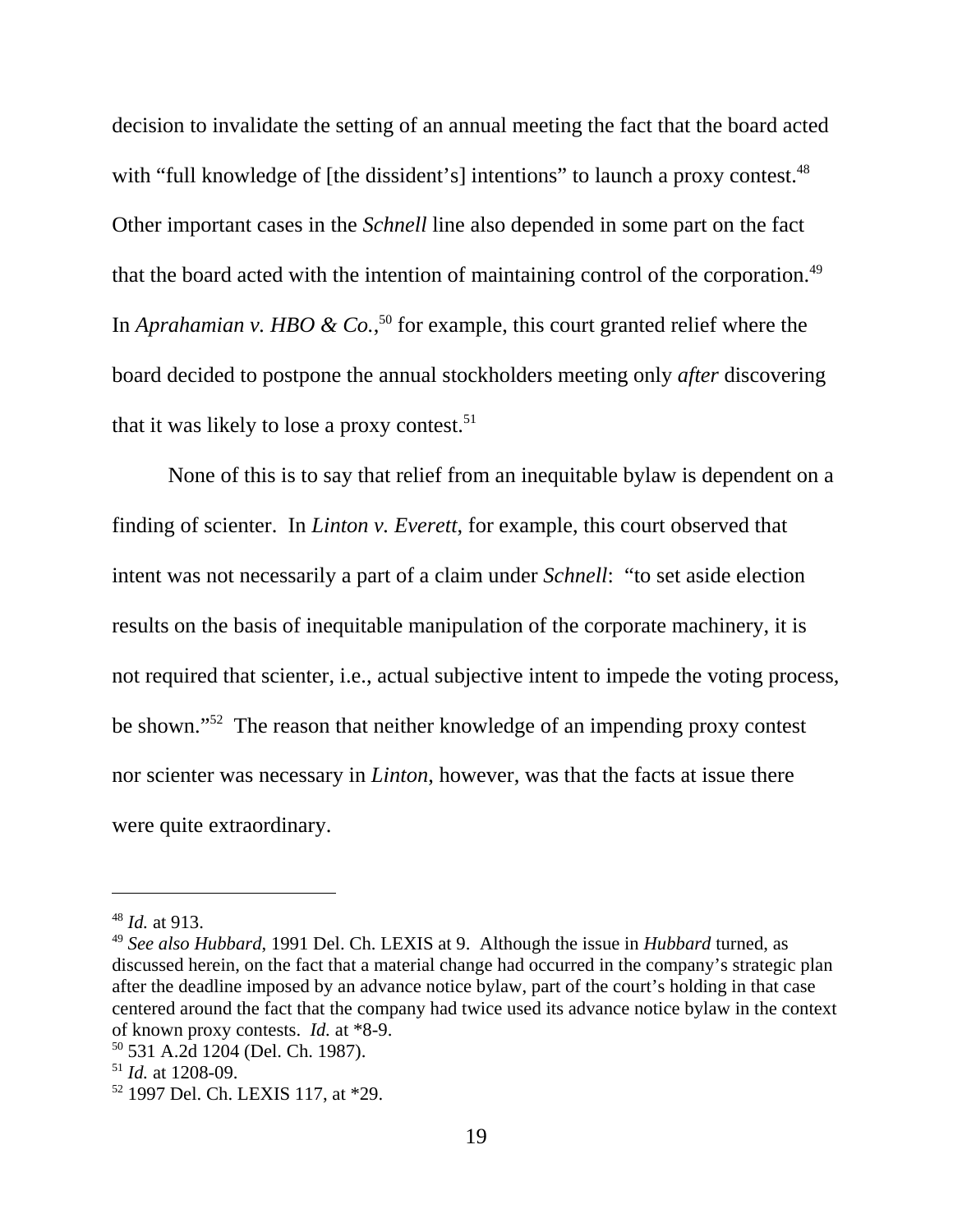To summarize those "highly unusual" circumstances, the *Linton* court was confronted with a situation where a corporation had not held an annual meeting in three years. When the board did finally call a meeting to elect all three classes of directors, as it was required to do under Delaware law, it triggered the company's advance notice bylaw. That provision required stockholders wishing to make director nominations to provide notice of their intentions within ten days of the mailing of the notice of the meeting. But the plaintiff stockholders testified that they had only received their mailed notice three days before the deadline. Thus, as the court observed, the only way the stockholders could have participated in the highly important election for control of the corporation was to have maintained a full slate of directors ready to be nominated on a hair trigger, on the off chance that at any moment in three years of inactivity, the corporation might call its statutorily required meeting. The unreasonableness of that requirement, as the court explained, "constituted an inequitable manipulation of the election process."<sup>53</sup>

All the other cases on which the plaintiff relies, and which constitute the chief progeny of *Schnell*, were based on similarly extraordinary facts. In *Hubbard*, for example, the chief reason that the advance notice bylaw at issue was found to be inequitable was that after the nomination deadline had passed, the leading dissident agreed to join the board, abandoned its proxy contest, and succeeded in

<sup>53</sup> *Id.* at \*35.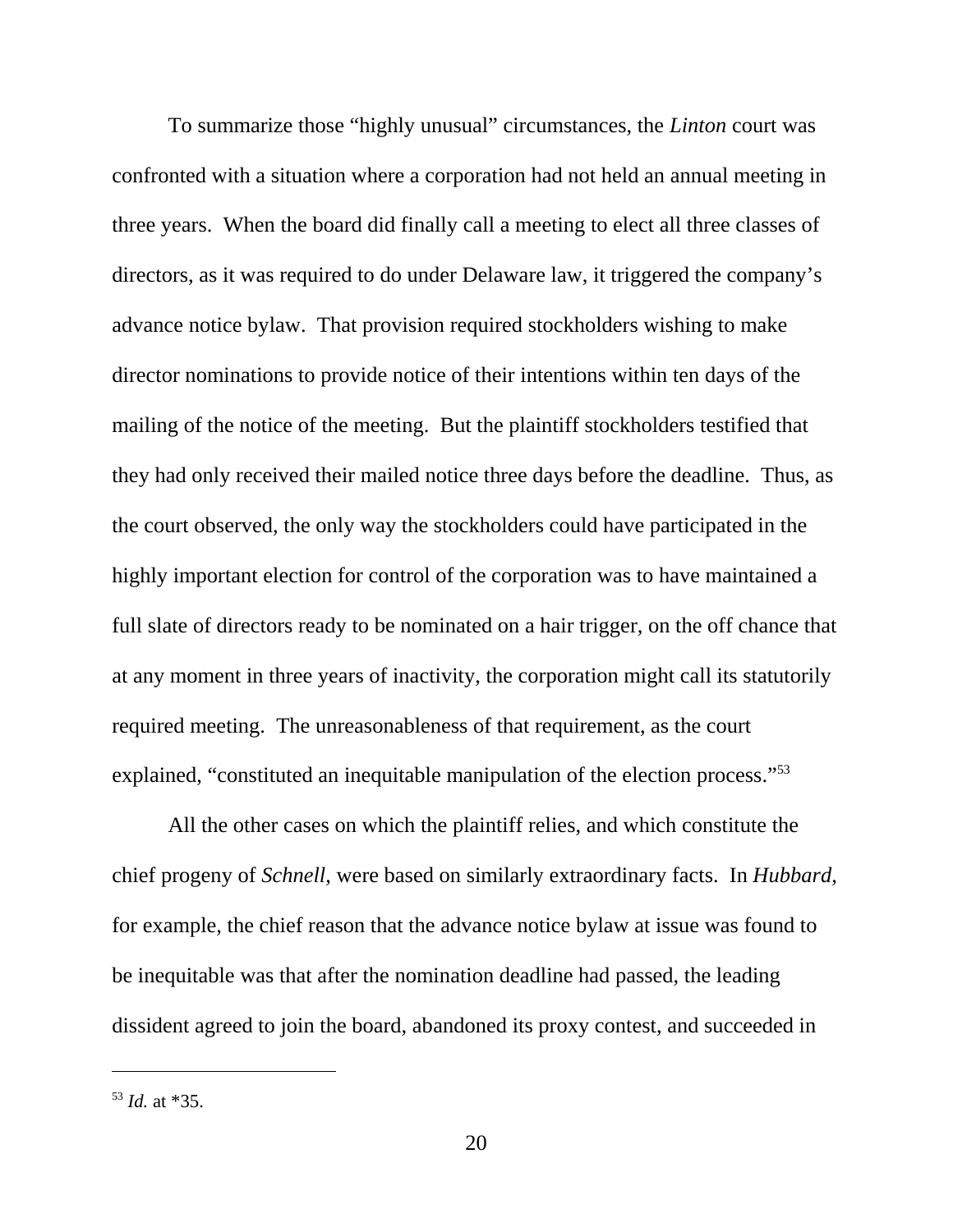radically changing the board's strategic plan. Thus, the court observed, the key facts on which a stockholder could choose to nominate candidates were "inherently unknowable until after the nomination deadline had expired."54 And in *Lerman* a court granted relief where a sitting board of directors set the annual meeting at a time 63 days in the future, in the face of a bylaw that required a stockholder wishing to nominate directors to submit the names of its nominees at least 70 days in advance of the meeting.<sup>55</sup> Thus, the board's action made compliance with the bylaw literally impossible, depriving the stockholders of any access to the ballot.<sup>56</sup> In these and the other cases discussed herein, it was well within this court's equitable power to provide the stockholders with relief.<sup>57</sup>

The facts in this case fall far short of the types of inequity which our courts have found determinative in the past. Most obviously, this case differs entirely from most of our previous cases on point because no one at LifePoint had reason to know of Accipiter's intention to trigger a proxy contest when Carpenter made the

<sup>54</sup> *Hubbard,* 1991 Del. Ch. LEXIS 9, at \*36.

<sup>55 421</sup> A.2d at 914.

<sup>56</sup> *Id.* at 912.

<sup>57</sup> *See also Schnell*, 285 A.2d at 437 (holding a board's decision to advance the date of an annual stockholders meeting to be inequitable because the dissident stockholders had geared their campaign towards an already announced meeting date, and because between the short time allowed by the advanced meeting, the exigencies of SEC approval, and the board's decision to hire several proxy firms, the dissident had little chance to prepare a proxy contest); *Aprahamian*, 531 A.2d at 1208 (noting that the postponement of the annual meeting "might well defeat the efforts of plaintiffs and the will of the majority of the stockholders" because of the considerable sums of money the dissident stockholder had already expended on the contest).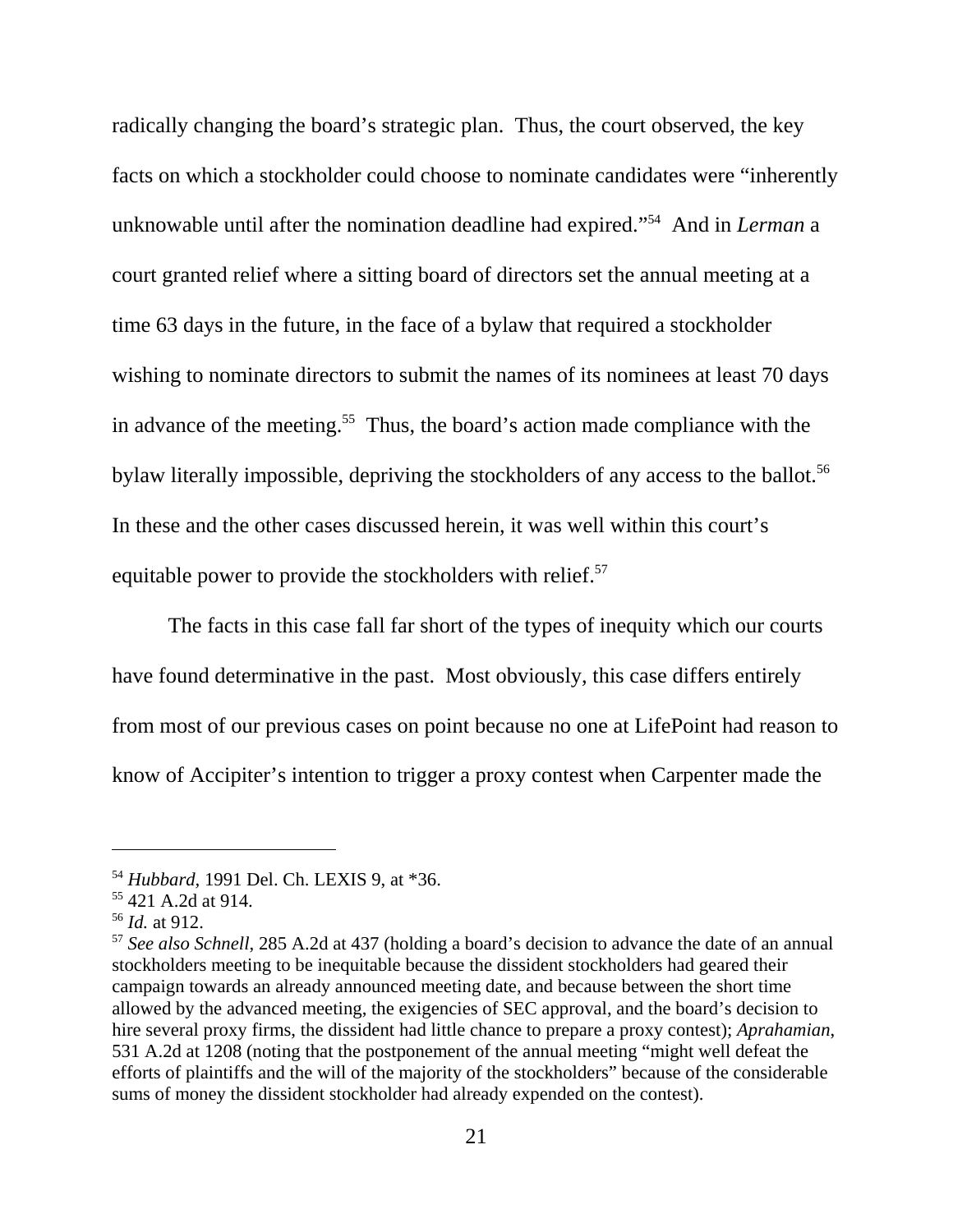decision to announce the company's annual meeting. Unlike *Aprahamian*, or *Schnell*, or *Lerman*, the defendants here did not act with the specific intent to limit the stockholder's rights to nominate and elect a dissident slate. Rather, as in *Dolgoff*, "the board was not faced with a proxy contest or an expected proxy contest when it took action," nor did it "advance or delay the meeting after it had already been called."58 To the extent that Carpenter's intent to limit stockholder proposals is relevant to the court's conclusion, the analysis below–finding that LifePoint's actions are not of the gravity forbidden by *Schnell–*is determinative.

The gravamen of Accipiter's case is that the form of LifePoint's annual meeting announcement violated Delaware law by making important corporate information more difficult to discover than was necessary. There is some appeal to that argument resulting from the sense of discomfort the February 6 press release engenders. Clearly, the annual meeting announcement would have been completely unmistakable had LifePoint specifically included it in the caption of either the press release or the Form 8-K, or had it issued a separate press release to that effect. Even a separate subheading in the press release alerting readers to the

<sup>58 1996</sup> Del. Ch. LEXIS 24, at \*24-25. The plaintiff attempts to distinguish *Dolgoff* by pointing out that the claim in that case "challenged the setting of an annual meeting date, not the triggering of an advance notice by-law." Pl.'s Answering Br. 29. For the purposes of an analysis under *Schnell*, however, there is no obvious or relevant difference between those two scenarios. A corporation may act inequitably either by triggering its advance notice bylaw, or equally by setting an annual meeting date in a way that precludes a fair proxy contest.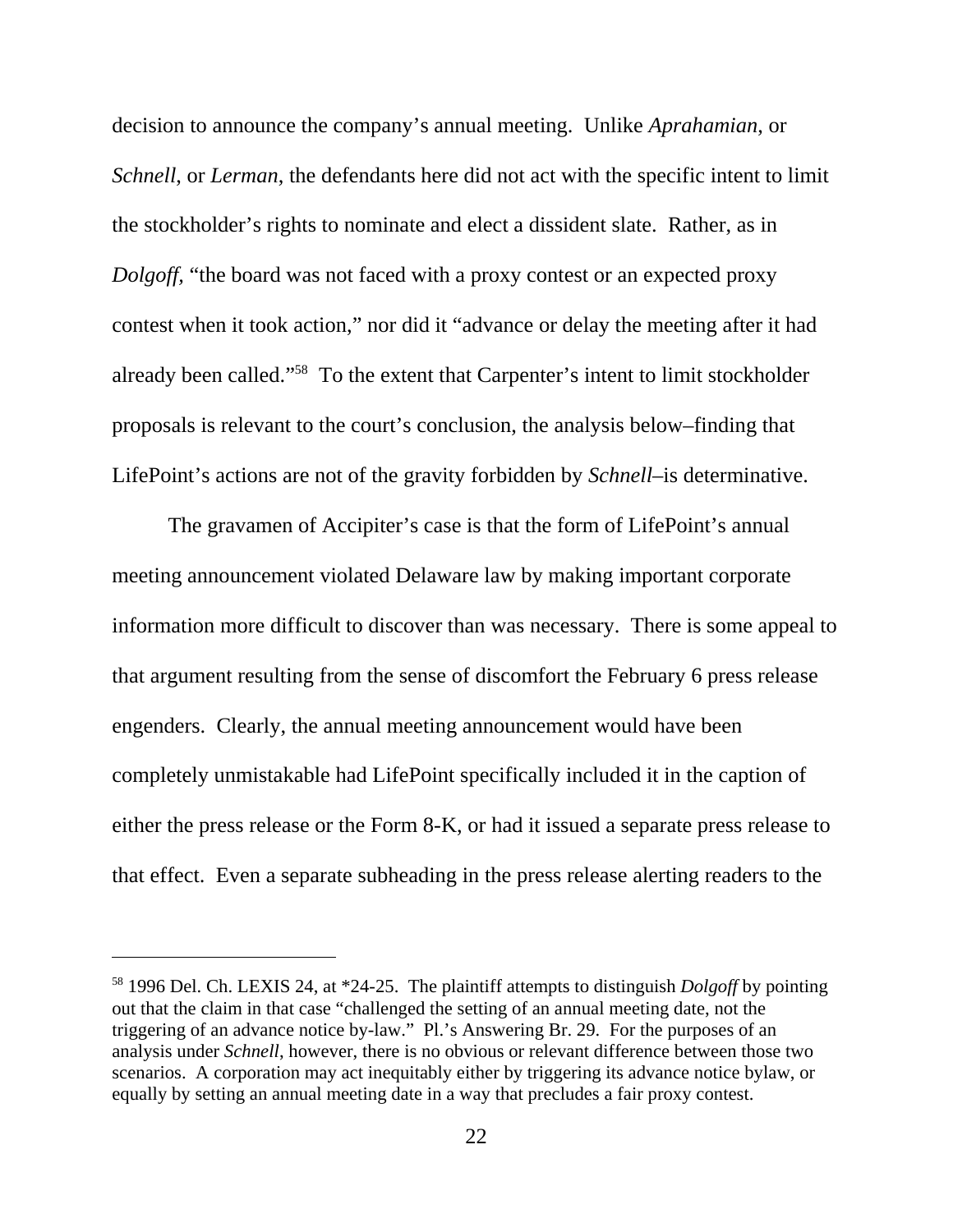additional topic would have considerably improved the quality of LifePoint's disclosure.

Thus, the court shares Accipiter's concerns about the manner and form of LifePoint's annual meeting announcement. Further, this court does not lightly approve a process which was intended to limit the rights of some stockholders, and which had the incidental, and indirect, effect of precluding a contested election for the board. While this case has some of the hallmarks of the *Schnell* line of cases, however, LifePoint's concededly troubling way of announcing its annual meeting does not reach the standard required for equitable relief. LifePoint's actions did not, as in *Linton* or *Schnell*, make the dissident's challenge extremely difficult or impossible. Nor did material facts arise after the nomination period ended, as in *Hubbard.* Importantly, unlike the cases detailed above, all Accipiter needed to do to preserve its rights was read the company's press release carefully and in full. This is in contrast to *Lerman*, for example, where in order to preserve its rights to nominate directors, the dissident stockholder would have had to anticipate that the company would call its annual meeting in a way that would make further nominations impossible. As this court rightly held in *Hubbard*, where the defendant went so far as to claim that the plaintiff should have anticipated that the initial dissident might seek an accommodation with the board, and thus deprive a second set of dissidents of a contested election, stockholders are not required to be